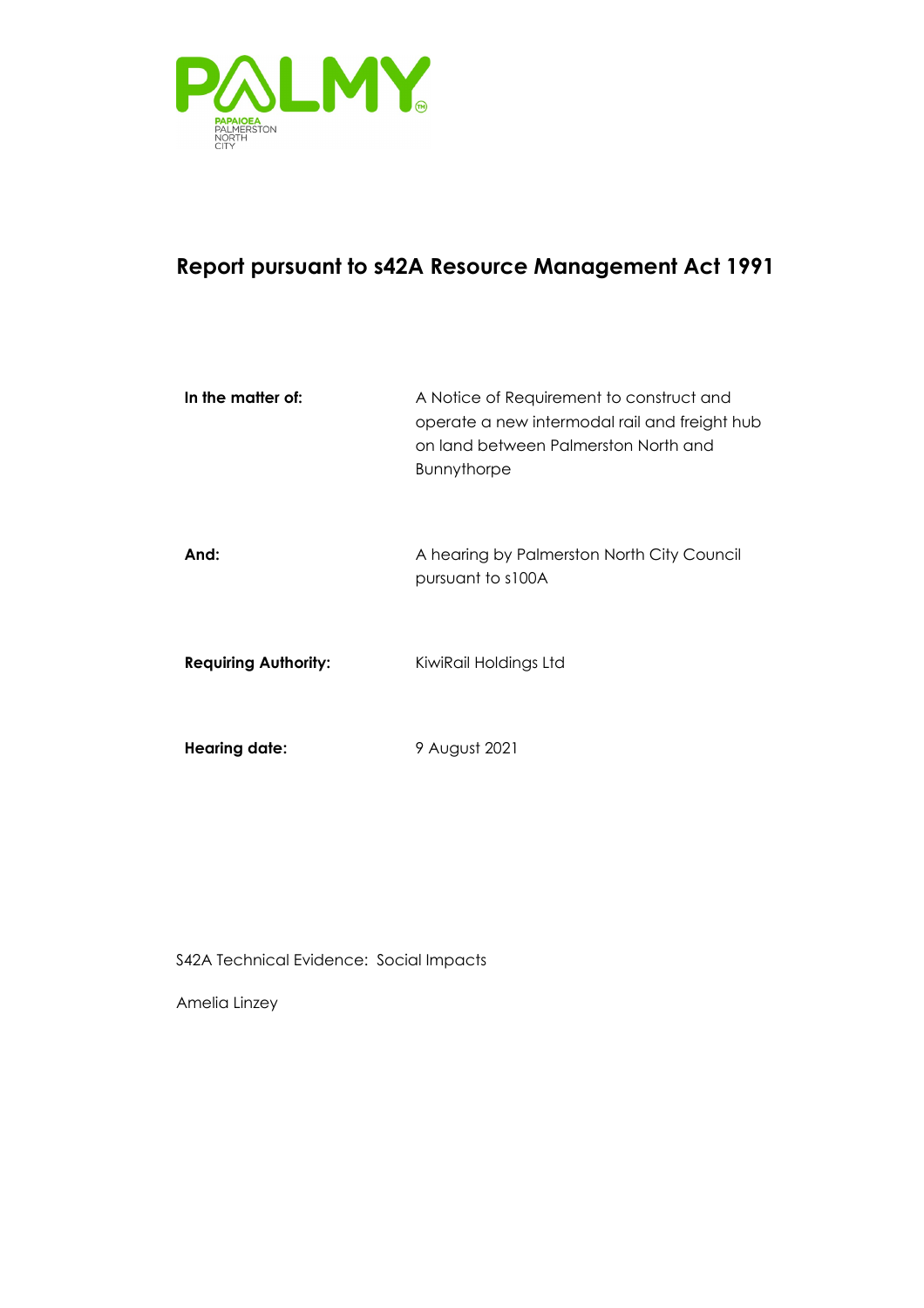# <span id="page-1-0"></span>**1 Executive Summary**

- $\mathbf{1}$ . It is my opinion that the methodology and approach of the KiwiRail Social Impact Assessment ("**SIA**") is appropriate.
- 2. However, it is my opinion that the SIA has two key limitations, resulting in an assessment that does not consider all potential adverse social impacts. The limitations are:
	- (a) The level of design input and information on which the SIA is based do not provide sufficient detail to assess potential adverse social impacts over time, particularly given uncertainty on timing and stages of development. The most significant of these is the absence of a Cultural Values Assessment which would inform the SIA; and
	- (b) The generalisation of potential adverse social impacts to the defined 'local area' obscures some impacts that may be higher for those in the community in close proximity to the proposed Freight Hub or for the Bunnythorpe community area.
- 3. Accordingly, I consider that there are potentially moderate and even higher adverse social impacts associated with the construction and operation (particularly potential staged operation) of the proposal. From a social perspective (and noting the absence of a cultural values assessment) I consider this risk is greatest for those who are living closest to the proposed site and are part of the Bunnythorpe community.
- $\overline{4}$ . I acknowledge that further evaluation would be necessary to make detailed conclusions regarding potential adverse social impacts at these more local scales. However, I consider that such evaluation would be warranted in order to conclude that the likely potential adverse effects are low to moderate.
- 5. I consider that, in the absence of this more detailed assessment, an appropriate response is to include a comprehensive suite of conditions on the designation to provide Kiwirail an opportunity to engage with and respond to community concerns during implementation; particularly in respect of setting design outcomes for the development (and potentially stages of the development) in respect of the landscape and urban design processes, noise mitigation and the provision of walkways and cycleway access within the site and to/from the surrounding community (e.g. the Bunnythorpe local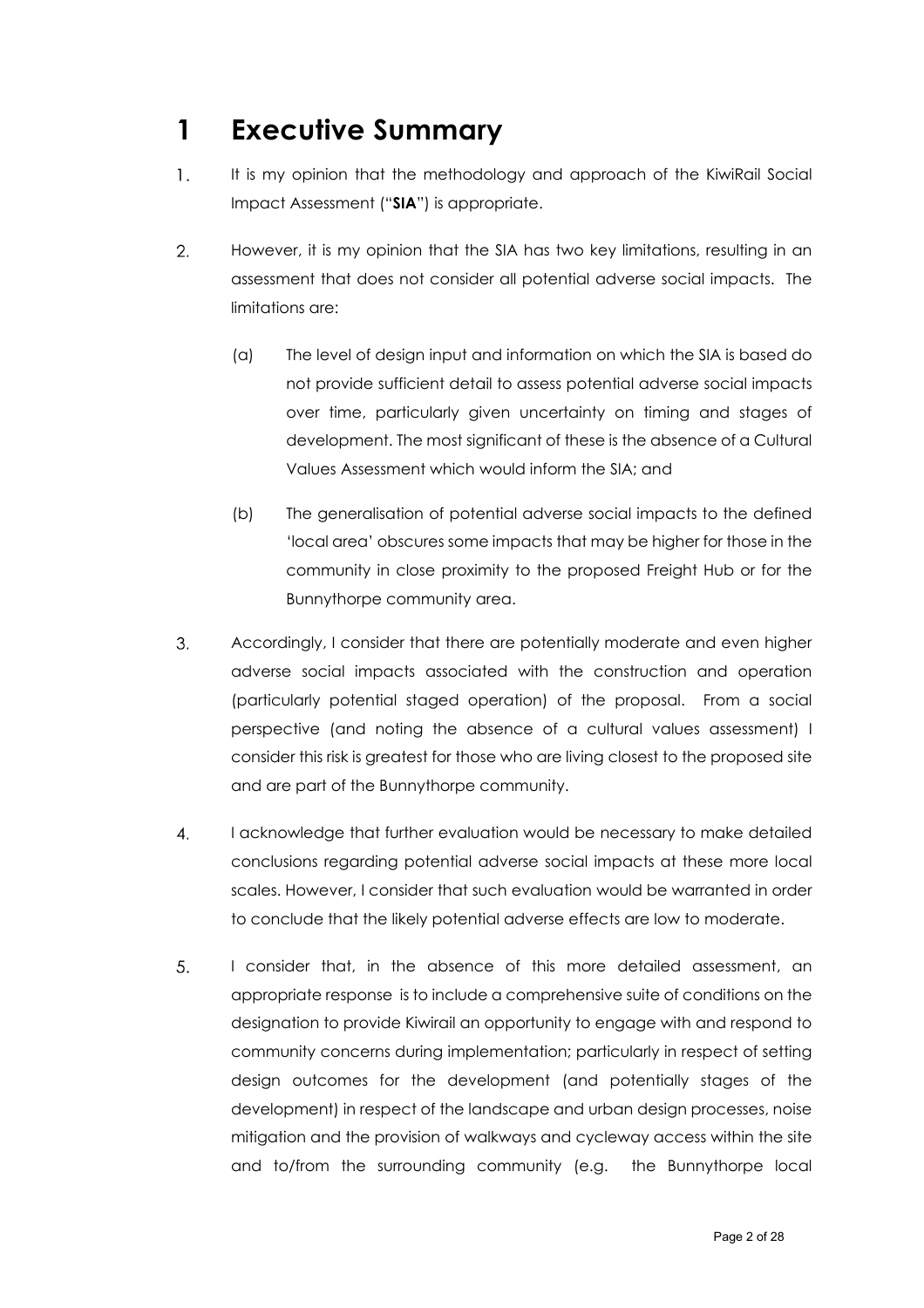community area). I consider these additional mitigation conditions are necessary to appropriately respond to the uncertain social impacts of the proposal.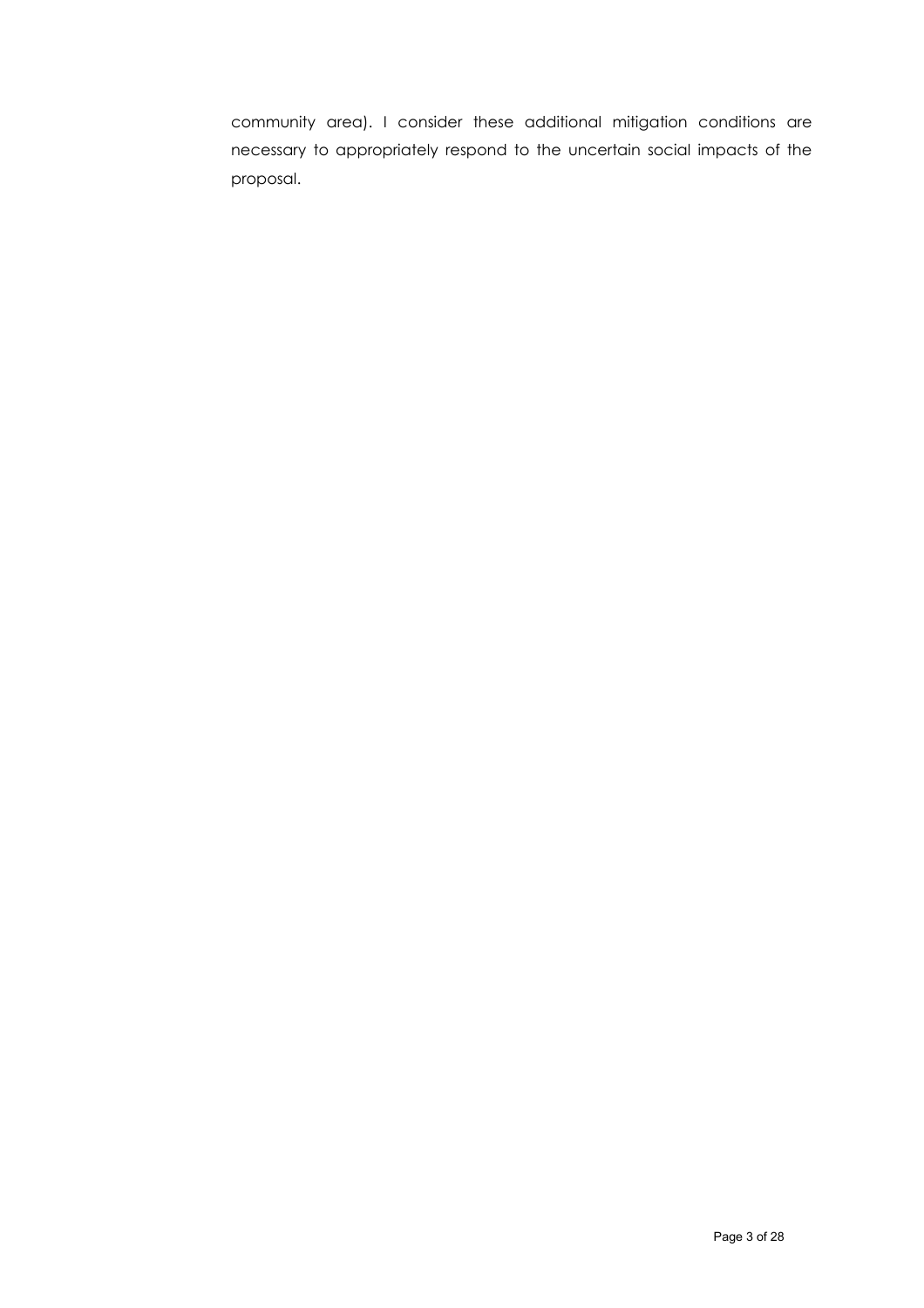# **Contents**

| 1           | <b>EXECUTIVE SUMMARY</b>                                            | $\mathbf 2$             |
|-------------|---------------------------------------------------------------------|-------------------------|
| $\mathbf 2$ | <b>INTRODUCTION, QUALIFICATIONS AND EXPERIENCE</b>                  | 5                       |
| 3           | <b>BACKGROUND AND SCOPE OF EVIDENCE</b>                             | 6                       |
| 3.1         | <b>Background</b>                                                   | 6                       |
| 3.2         | Scope of evidence                                                   | $\overline{\mathbf{z}}$ |
| 3.3         | Involvement with the project                                        | 7                       |
| 3.4         | <b>Review Methodology</b>                                           | 7                       |
| 4           | <b>REVIEW FINDINGS</b>                                              | 8                       |
| 4.1         | Certainty of Assessment - Adequacy of available information         | 8                       |
| 4.2         | Scale of Assessment - Adequacy of local community impact assessment | 11                      |
| 4.2.1       | Changes to impact ratings in s92 response                           | 12                      |
| 4.3         | <b>Positive effects</b>                                             | 13                      |
| 4.4         | <b>Adverse effects</b>                                              | 14                      |
| 4.4.1       | Community character                                                 | 14                      |
| 4.4.2       | Way of life                                                         | 15                      |
| 4.4.3       | Sense of place                                                      | 16                      |
| 4.4.4       | <b>Bunnythorpe Cemetery</b>                                         | 17                      |
| 5           | <b>SUBMISSIONS</b>                                                  | 17                      |
| 5.1         | Way of life, quality of environment and amenity                     | 17                      |
| 5.2         | <b>Community character</b>                                          | 18                      |
| 5.3         | <b>Bunnythorpe Cemetery</b>                                         | 18                      |
| 5.4         | Lack of consultation                                                | 19                      |
| 6           | <b>MITIGATION AND MANAGEMENT</b>                                    | 19                      |
| 6.1         | <b>Design Framework</b>                                             | 22                      |
| 7           | <b>CONCLUSION</b>                                                   | 25                      |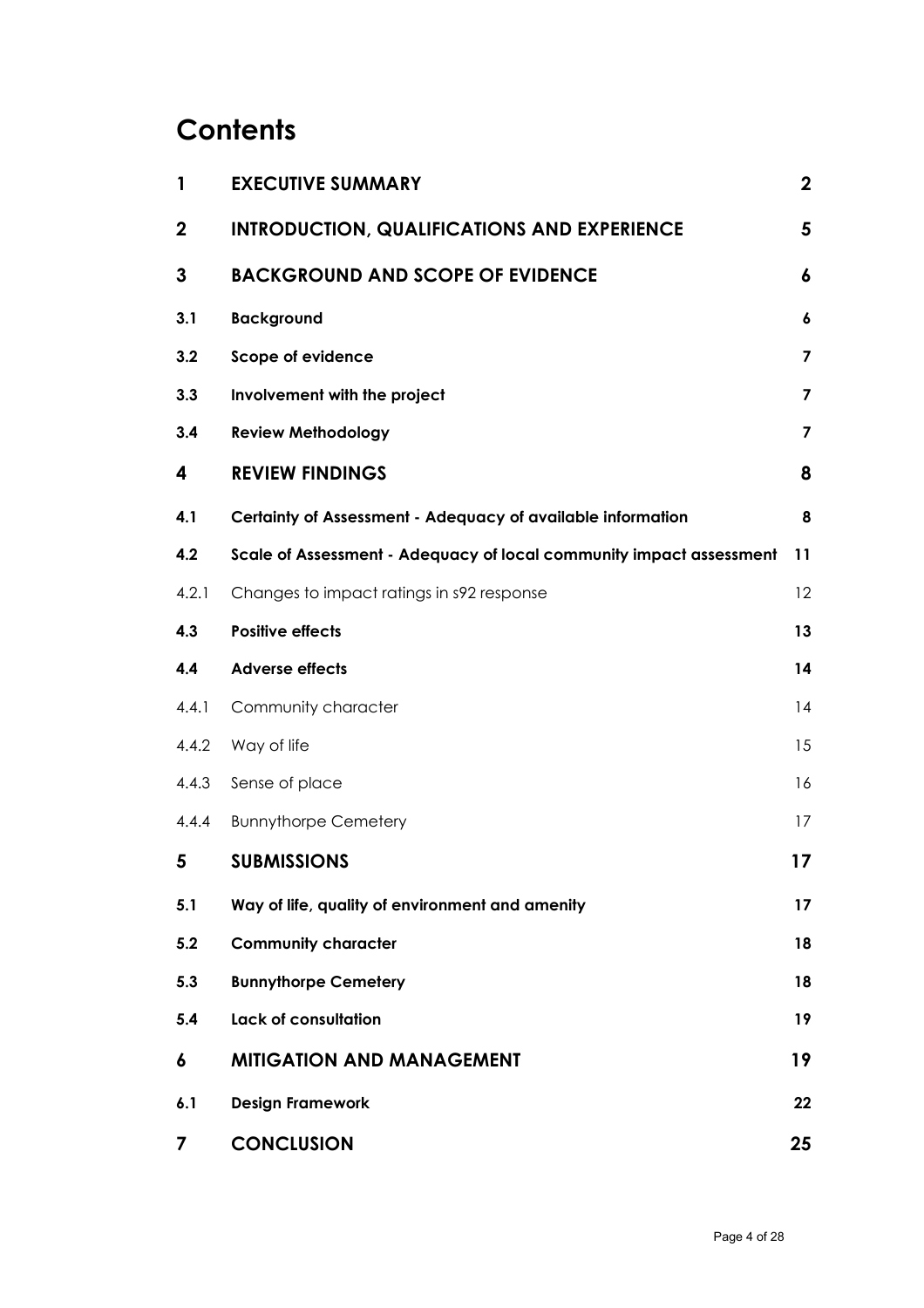# <span id="page-4-0"></span>**2 Introduction, Qualifications and Experience**

- My full name is Amelia Joan Linzey.  $\mathbf{1}$ .
- 2. I have the qualification of Master of Science in Geography (First Class Honours) and Bachelor of Science from the University of Auckland. I am a full member of the New Zealand Planning Institute and a member of the International Association of Public Participation. I have undertaken the IAP2 Certificate Programme in Public Participation (2003).
- 3. I have prepared, or was otherwise stated, involved, in SIAs for the following projects or matters:
	- (a) Ōtaki to North of Levin Transport Corridor, Short List Options, NZ Transport Agency;
	- (b) Peer review of the Social Impact Monitoring Report for Wiri Prison, Auckland, for the Department of Corrections;
	- (c) Options for the proposed Huia Water Treatment Plant, Auckland, for Watercare;
	- (d) Advice to Whakatane District Council regarding the social impacts of potential changes to its District Plan, responding to debris flow hazards;
	- (e) East West Project (involving preparation of a Social Impact Assessment and presentation of evidence to a Board of Inquiry), for the NZ Transport Agency;
	- (f) Peer review of the SIA for the Redoubt Road Mill Road Corridor Project for Auckland Transport, including review and development of Conditions;
	- (g) The designations for the City Rail Link for Auckland Transport, including evidence, and development and review of conditions;
	- (h) The resource consent applications to abandon the wreck of the MV Rena on the Astrolabe Reef (including presentation of hearing evidence);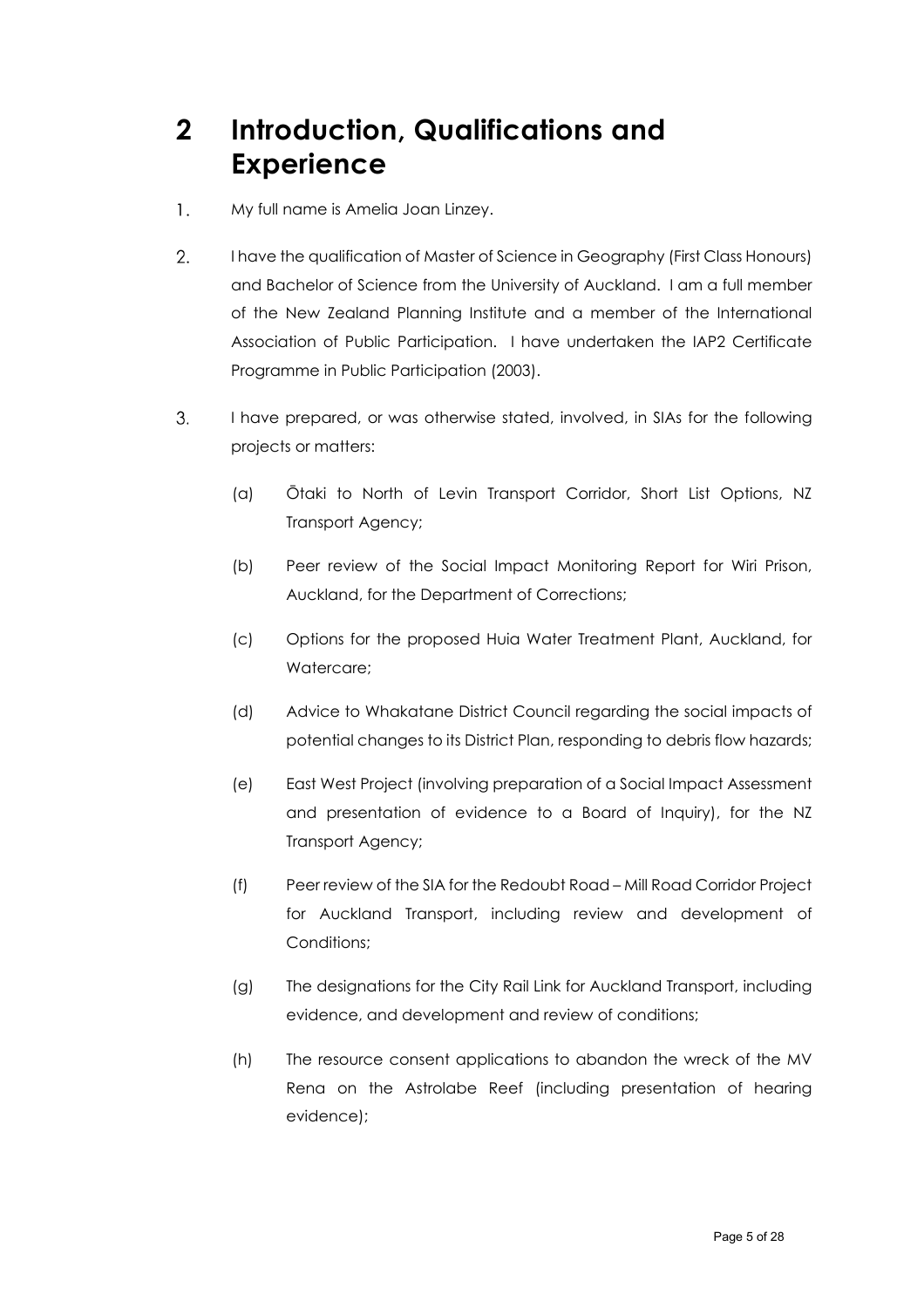- (i) The Drury South Plan Change, a private plan change initiated by Stevenson Ltd to extend te Metropolitan Urban Limit and change the zoning of rural land in Auckland (Drury) to a mix of urban land uses (including industrial and business park land);
- (j) The Ruakura Inland Port Proposed Plan Change (2013 2014) including presentation of hearing evidence;
- (k) The Waterview Connection Designations and Resource Consent for the NZ Transport Agency (2010-2011) including presentation of social impact evidence and development of conditions for mitigation and management of potential adverse social impacts;
- (l) A review on behalf of council for the Waikeria Prison alteration to designation application, Otorohonga District Council; and
- (m) The alteration to designation for Whakatakapokai, a youth justice centre in urban South Auckland on behalf of Oranga Tamariki.
- I confirm that I have read the Code of Conduct for Expert Witnesses in the 4. Environment Court Practice Note 2014 and that I agree to comply with it. I confirm that I have considered all the material facts that I am aware of that might alter or detract from the opinions that I express, and that except where I state I am relying on information provided by another party, the content of this evidence is within my area of expertise.

# <span id="page-5-0"></span>**3 Background and Scope of Evidence**

### <span id="page-5-1"></span>**3.1 Background**

- 5. KiwiRail is seeking to designate land for the construction and operation of a Regional Freight Hub ("**the Freight Hub**"). The site is approximately 177ha and is located in Bunnythorpe, stretching from the existing residential area in the north to the more industrial centre to the south.
- I rely on the Assessment of Environmental Effects for a detailed description of 6. the Project. In short, the intention is for the Freight Hub to function as a centralised hub for train operations, marshalling yards, maintenance, freight handling and storage facilities. Locomotives of up to 1.5km in length are anticipated. Mitigation measures such as noise walls, planting and stormwater ponds are proposed. KiwiRail currently operate a freight yard at Tremaine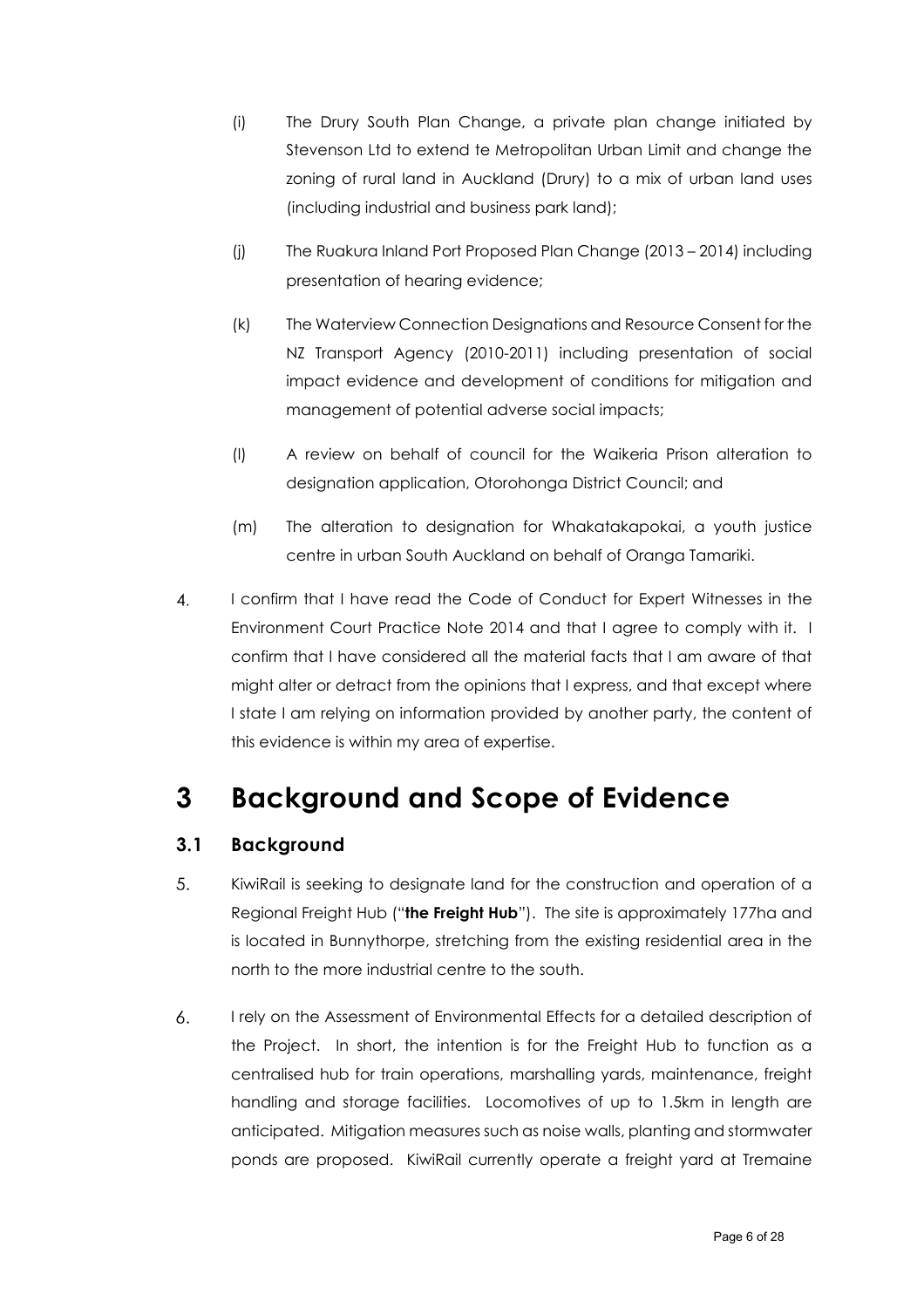Avenue, and activities occurring on this site will be incorporated into the new Freight Hub.

### <span id="page-6-0"></span>**3.2 Scope of evidence**

- $7<sub>1</sub>$ This statement of evidence covers the following:
	- (a) My involvement with the project to date
	- (b) The methodology I have used in my review of the KiwiRail NoR and Social Impact Assessment;
	- (c) Overarching observations about potential gaps in the information currently provided by KiwiRail;
	- (d) My conclusions as to the main positive and adverse social impacts of the project;
	- (e) A review of submissions relating to social impacts; and
	- (f) The appropriateness of current proposed mitigation measures, and any other measures I consider appropriate to address adverse effects of the project.
- 8. My evidence should be read in conjunction with expert evidence of the other experts that have contributed to the s42A Planning Assessment.

#### <span id="page-6-1"></span>**3.3 Involvement with the project**

- 9. I became involved in the project in September 2020, when Palmerston North City Council engaged a number of technical specialists to assist in the processing of KiwiRail's Notice of Requirement.
- $10.$ My role has involved reviewing the Notice of Requirement and associated technical assessments, in particular the Social Impact Assessment prepared by Kirsty Austin, assisting with PNCC's s92 request, and preparing evidence to support my review.

#### <span id="page-6-2"></span>**3.4 Review Methodology**

- $11.$ My methodology for the review of the NoR has consisted of the following:
	- (a) A review of the Social Impact Assessment prepared by Ms Austin;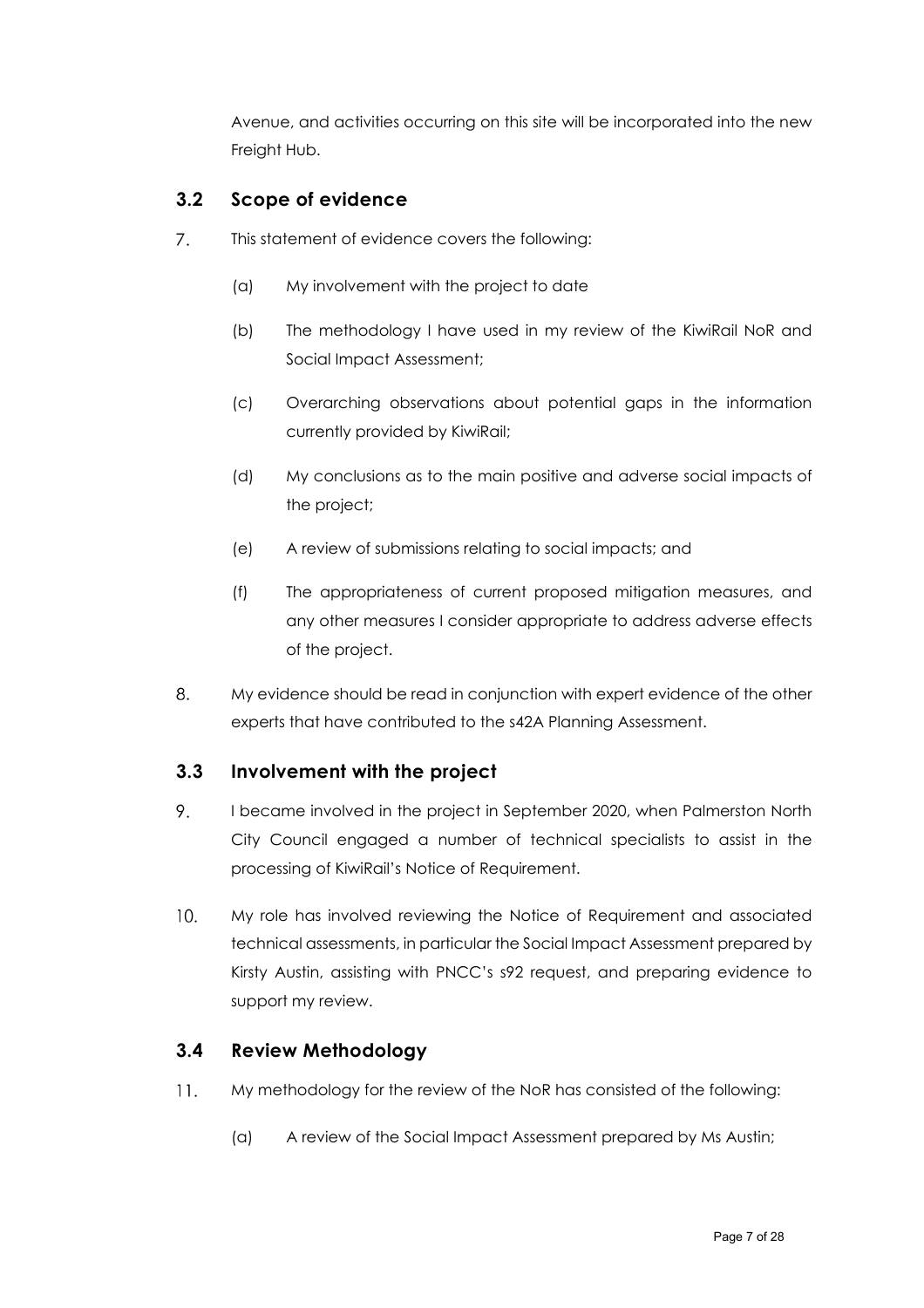- (b) A review of the Notice of Requirement and associated technical documents, including the Notice of Requirement Conditions (Appendix 3);
- (c) Input into Palmerston North City Council's s92 response; my input was limited to the identification of questions relating to social impacts;
- (d) Review of the s92 response and updated Notice of Requirement Conditions:
- (e) A site visit to Bunnythorpe in November 2020; and
- (f) Meetings with other technical specialists, including noise, landscape and lighting.
- There are two key issues I focus on in respect of Kiwirail's SIA, which are relevant  $12.$ to the potential social effects of the proposal. The first issue relates to the level of certainty about the predicted social impact effects assessment; and the second relates to the specific potential impacts on the 'Bunnythorpe community' within the local area identified in Kiwirail's SIA, which I have mapped in Appendix A.
- $13.$ I discuss both of these issues in sections 4.1 and 4.2 below. In synopsis, my concerns are:
	- (a) There are information gaps in the proposal that have made it difficult to accurately ascertain the scale of adverse potential social impacts, particularly in respect of any phasing of development of the site; and
	- (b) The SIA has taken an overly broad approach to considering potential impacts on the 'local' community, which has obscured the scale of potential adverse impacts at a sub-community or neighbour level, in particular the impacts on residents in the Bunnythorpe community.
- $14$ In combination, I consider there is potential that there are social impacts of a greater adverse severity than what has been assessed in Kiwirail's SIA.

# <span id="page-7-0"></span>**4 Review findings**

### <span id="page-7-1"></span>**4.1 Certainty of Assessment - Adequacy of available information**

 $15.$ Kiwirail's SIA has: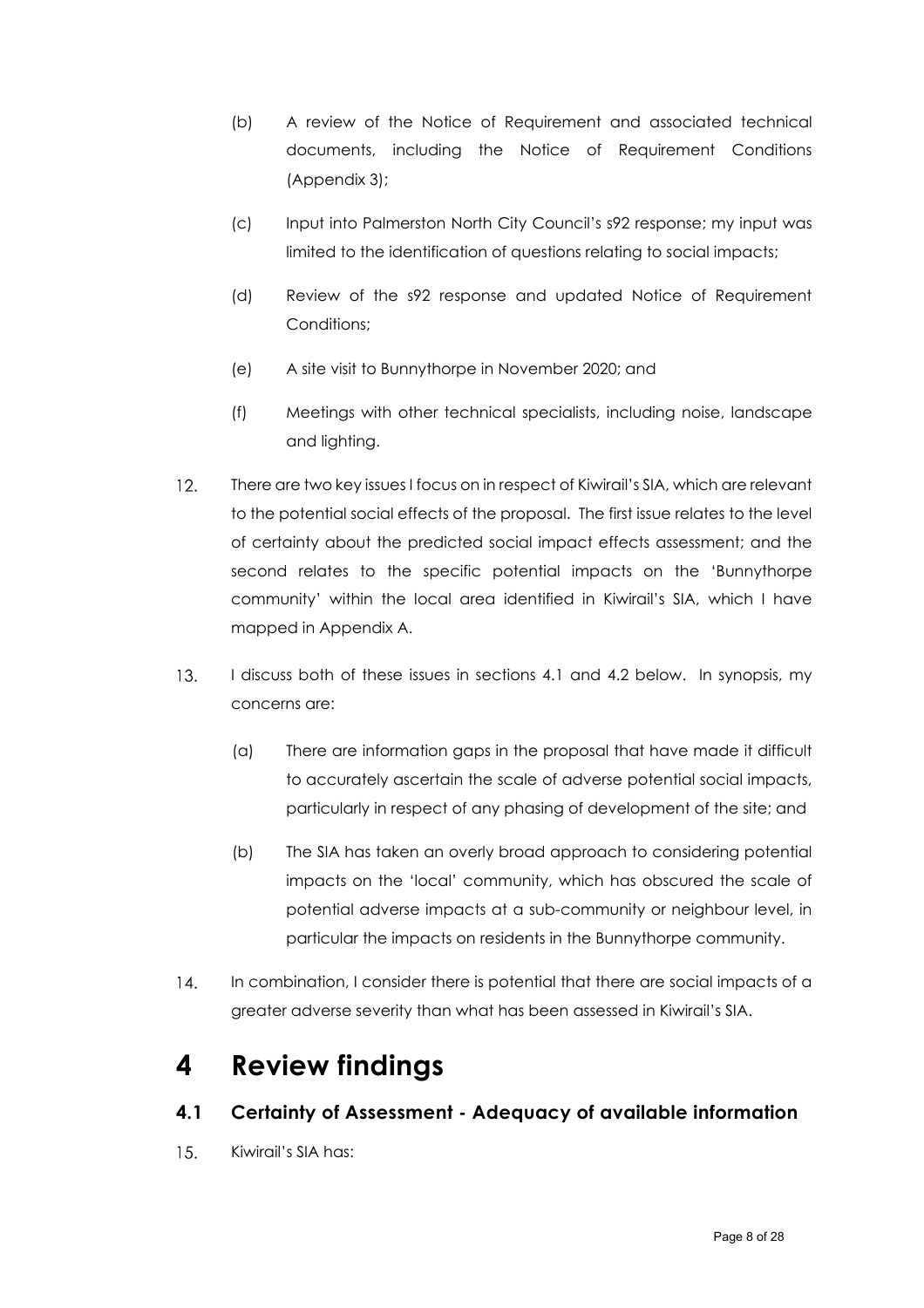- (a) provided an overview of the existing local and wider community, including population characteristics, community facilities and features of value to the community, community groups and community aspirations;<sup>[1](#page-8-0)</sup> and
- (b) scoped potential social impacts. I note that Kiwirail's SIA has identified several gaps or limitations in KiwiRail's provision of information which have limited the assessment (the absence of a cultural values assessment and a lighting report) and it is stated that the assessment is high-level in response to these information gaps; I agree with this approach in the absence of more detailed information in these areas.
- However, I consider that the information available is currently insufficient to 16. accurately assess the severity of the Freight Hub's potential social impacts and the resultant social consequences. This is a result of two key issues: firstly (and most significantly), current information gaps about the construction and operation of the hub (including potential for staged development and operation); and secondly, issues with the scale of assessment in Kiwirail's SIA (noting that these matters are partially but not sufficiently addressed in the s92 response, which I discuss in Section 4.2).
- $17.$ In my opinion there are a number of remaining gaps in the information from Kiwirail, regarding construction and operation of the Freight Hub, including:
	- (a) The lack of a cultural values assessment;
	- (b) Uncertainty around the timing of construction and operation of the Freight Hub, including potential phases of development / operation of the site;
	- (c) Inconsistencies in the information about when landscaping will occur, and particularly the feasibility of mitigation works that appear to be relied on for Kiwirail's SIA;[2](#page-8-1) and
	- (d) A lack of information about the Freight Hub's expected night-time activity levels, which will have associated effects such as night-time noise and potential social consequences for residents.

<span id="page-8-0"></span>Section 3, Social Impact Assessment (Technical Report J) – Kirsty Austin.

<span id="page-8-1"></span><sup>&</sup>lt;sup>2</sup> I rely here on the evidence of Ms Whitby, who outlines her concerns around the proposed planting on Sangsters Road not being implemented until the later stages of construction (paragraph 77).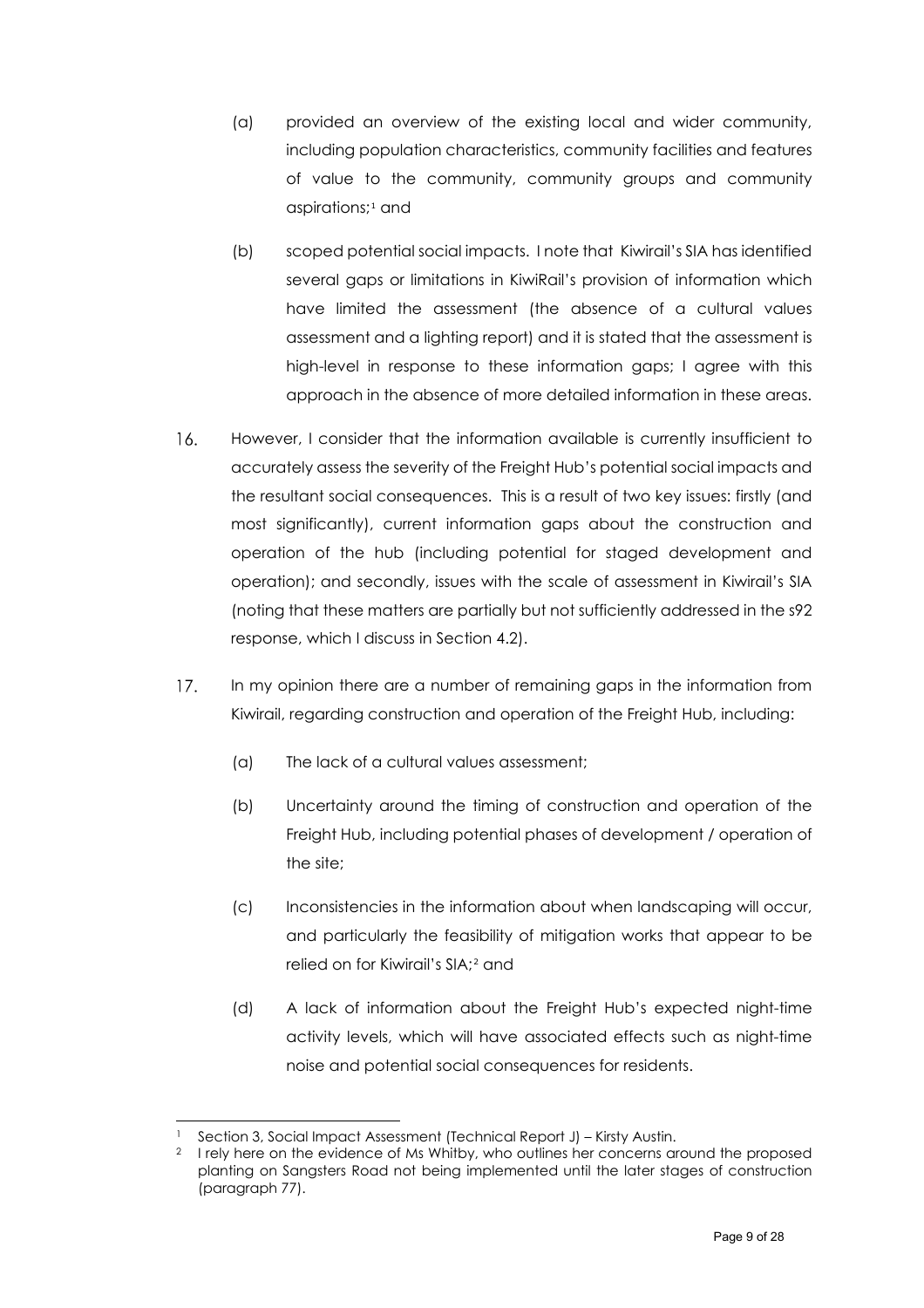- KiwiRail's SIA explicitly relies upon a number of assumptions regarding primary 18. or physical effects which inform the social impact assessment. In many cases, these assumptions appear to lack certainty. Some areas of uncertainty, for example, are whether:
	- (a) Landscaping will largely take place (and will have matured) by the commencement of construction;
	- (b) Noise mitigation will be in place before construction and will be largely sufficient to address levels of noise generated by the Freight Hub; and
	- (c) Sequencing and staging of construction will occur in the order currently set out in the AEE (albeit there is no apparent certainty that this will be the case).
- Based on my review of the proposal, including the conditions for the 19. designation proposed by KiwiRail, some of Kiwirail's assumptions cannot comfortably be relied upon to inform the assessment of potential social impacts. As an illustration, I note that other reporting officers raise concerns about the feasibility of landscaping and noise mitigation being implemented prior to construction, and therefore I consider this would likely affect the ability for these features to provide mitigation of the potential severity of social impacts (e.g. by providing screening), particularly while construction is underway.
- 20. I acknowledge that the nature of a designation means that specific details around construction plans and staging do not need to be finalised at the time the NoR is lodged. However, this uncertainty can make it difficult to accurately assess the effects and highlights the need for robust management processes to accommodate flexibility while ensuring all effects (including social) are managed appropriately.
- $21.$ For these reasons, I am concerned that Kiwirail's conclusions as to the social impacts of the NoR may be unreliable (or unreasonably certain) at this stage. In my opinion, the consequence of the information gaps and resultant uncertainty is that the potential social effects for residents within the local area may be more adverse than as assessed in Kiwirail's SIA.
- 22. I acknowledge that I have not undertaken a separate SIA to evaluate these potential gaps and address these uncertainties. However, I consider the uncertainty (and potential social consequences of the uncertainty) are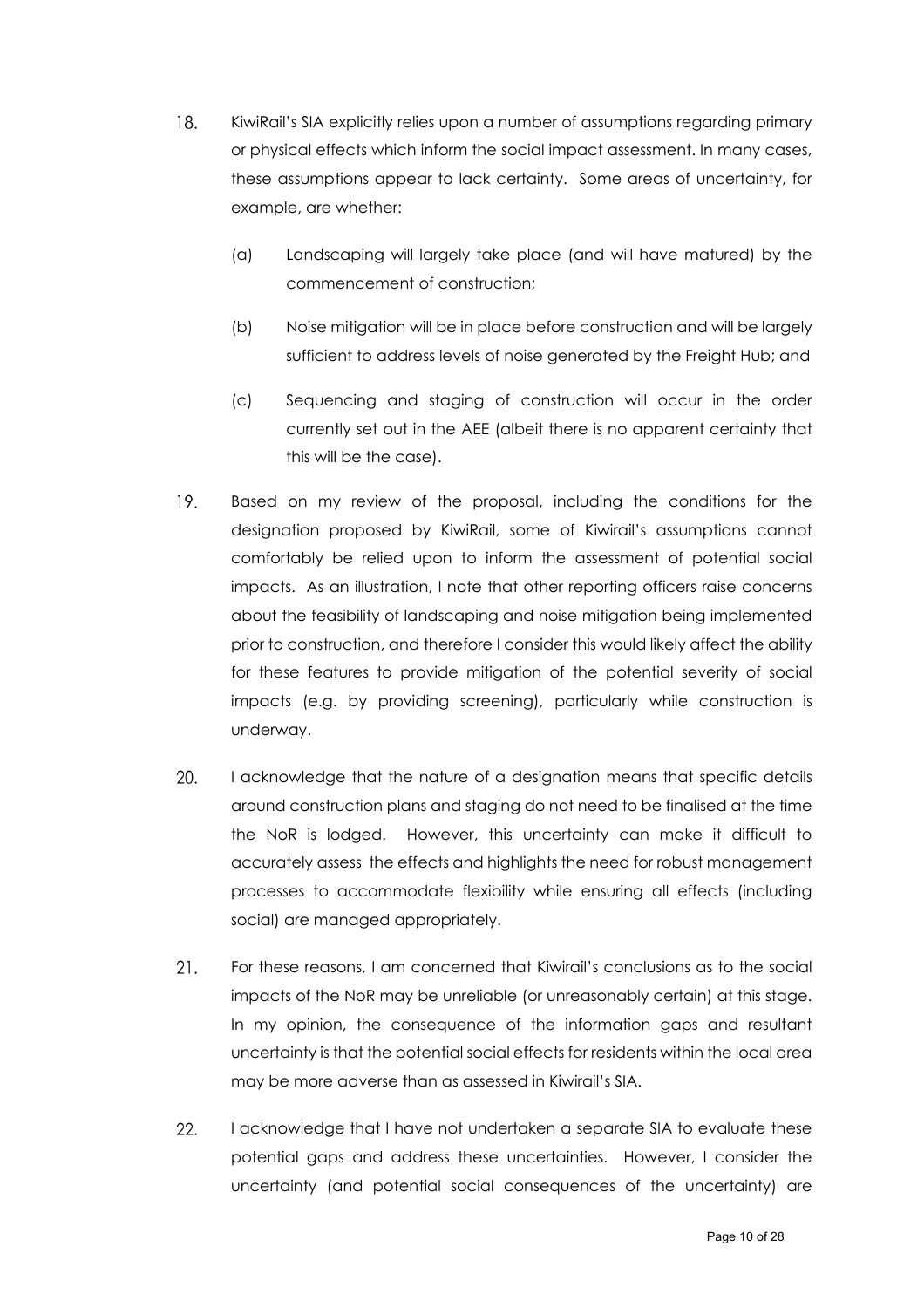sufficient to acknowledge this potential risk. I further discuss approaches to improve the management processes as a potential way of mitigating and managing uncertain impacts later in this evidence.

#### <span id="page-10-0"></span>**4.2 Scale of Assessment - Adequacy of local community impact assessment**

- 23. The second key issue is whether Kiwirail's SIA accurately identifies all potential social impacts within the local community impact assessment. This includes, in particular, the lack of information provided on potential impacts for specific parts of the 'local community area', in particular the existing Bunnythorpe community at the northern end of the proposed designation area.
- 24. Kiwirail's SIA defines the 'local community' as the area within an approximate 1km radius from the designation extent, and has also assessed effects on the wider community. It is generally good practice within social impact assessments to consider impacts at varying scales, and I consider the areas identified in Kiwirail's SIA to be generally appropriate for this purpose. However, I consider that an SIA should also identify potential communities within the geographically defined areas, for example by looking at existing patterns of development and the characteristics of communities in the defined area or particular 'communities of interest' (particularly vulnerable communities). It is relevant to consider how the project may impact on these people or sub-communities within a local area.
- 25. I consider that by focusing on the 'local community' in its entirety, more significant impacts on specific parts of this local community may be obscured. In particular, I assume that impacts on the Bunnythorpe community specifically (at the northern end of the designation extent) will be potentially different to the effects on rural or industrial users within the defined local community. Bunnythorpe is an established local community with a different land use and social characteristics to the remaining local community area and potentially a different 'sense of place' and identity. Accordingly, in my opinion a more specific consideration of the effects on the Bunnythorpe community is warranted as part of the SIA. Such an assessment would include consideration of the history of the area, sense of identity, and what the boundaries / extent of this community are for those who identify themselves as part of that community. Absence of this specific information makes it more challenging to understanding how the Bunnythorpe township and its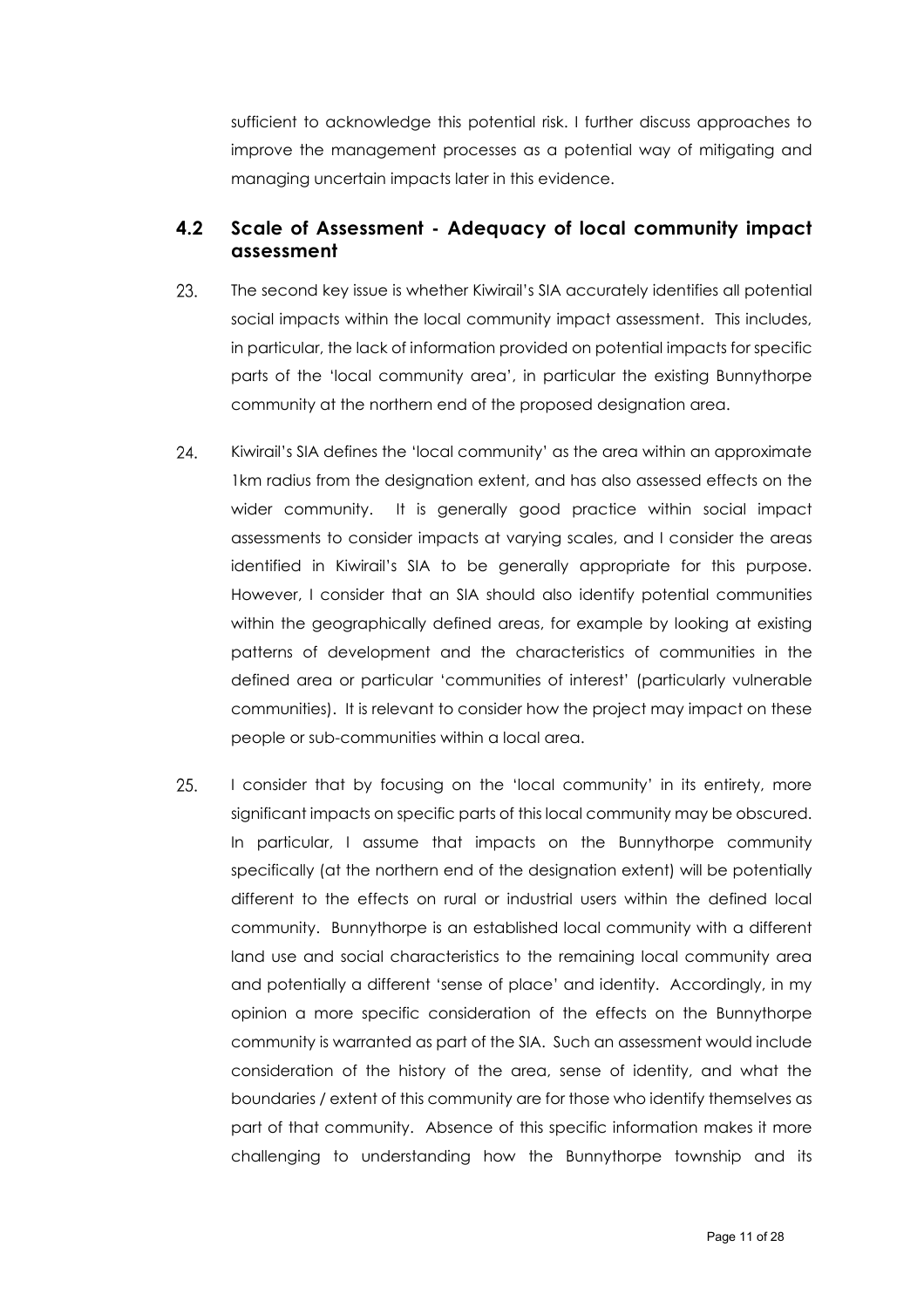community may be impacted, particularly in regard to community character and sense of place.

26. The methodological approach of a generic 'local area' also risks generalising potential impacts for those 'closer to the project' within the local area. For example, impacts may be more significant for the most immediate neighbours of the proposed Freight Hub site, but only an 'overall' impact rating for the local community area has been provided which risks obscuring the fact that impacts may be higher in some parts of the local community.

#### <span id="page-11-0"></span>**4.2.1 Changes to impact ratings in s92 response**

- 27. In the s92 request compiled by Palmerston North City Council I indicated the concerns I have set out above, regarding the lack of more detailed assessment at the sub-community level (Q10[3](#page-11-1)). The s92 response<sup>3</sup> stated that one local impact area had been applied based on geographic extent and noted that this approach was in part taken due to the level of detail available at the NOR stage.
- 28. The s92 response did provide some conclusions on more localised impacts, which I consider have been useful in understanding the nature of potential social impacts on Bunnythorpe itself. However, the 'proximity evaluation' provided in the s92 response, is not applied across the whole local community area. For example, the s92 response (Q103) notes "conclusions on visual amenity find that effects vary markedly between residences on the eastern side of Railway Road from low to moderate-high adverse" but does not denote which properties will experience the highest impacts, and from this does not consider how other social impacts (such as sense of place and community values in their environment) may differ at this localised scale. In the s92 response (Q107), it is noted that impacts on amenity and quality of environment will be moderate-negative across the local community as a whole, but the SIA does not specifically identify those parts of the local community that may be more adversely impacted than others – albeit it is acknowledged that they may be. It is my interpolation that this is due to limitations on the information that the SIA assessor had regarding the project. However, the lack of such assessment limits the ability to understand the nature of potential adverse social impacts beyond those 'generically' identified and

<span id="page-11-1"></span> $3$  See page 3 of the s92 response (response to Q103).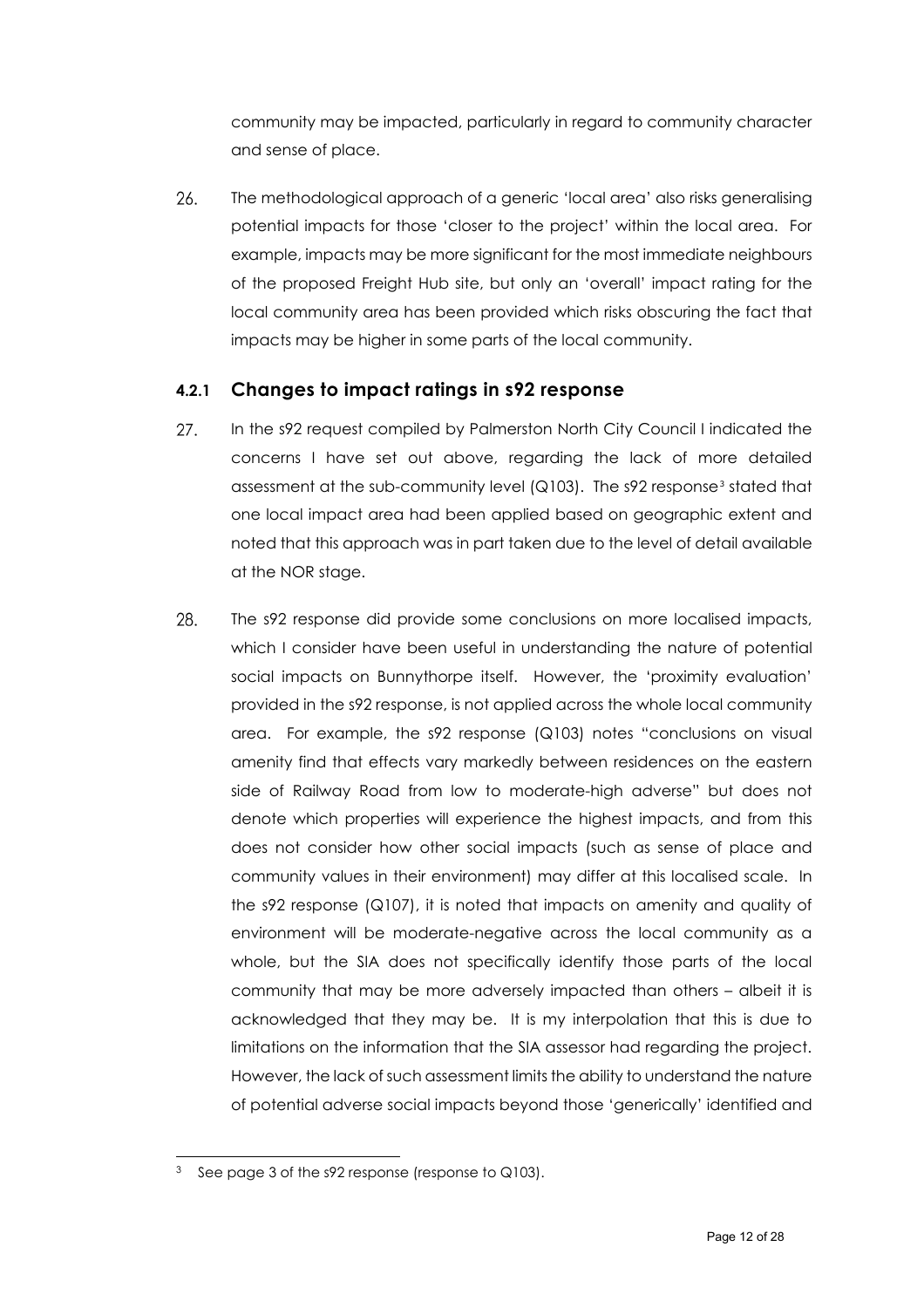makes it challenging to identify specific mitigation measures that may be appropriate for these affected or impacted areas.

- 29. Appendix 3 to the s92 response is a map identifying some specific effects on parts of the local community. I consider this assists in understanding some areas of more localised impacts within the local area. However, I consider that the assessed impact ratings are not provided comprehensively across the map, e.g. they are given for one area (properties north of designation extent), but not for any other areas. As another example, impacts on community are discussed for Bunnythorpe centre and within the designation extent, but not for any of the other 6 sub-communities included in this map. I consider this generalisation makes it difficult for the reader (and the potentially impacted community) to determine how impacts in one area of the local community may differ from those elsewhere. Similarly, it is assumed this assessment is based on the completed operational impacts of the development (rather than stages of development of while construction is underway).
- 30. Furthermore, as these more localised impacts assessed in the map are not carried over into the updated impact assessment table (in the s92 response) and the impact ratings in this table are still only given and described at the local impact scale this compounds the issue.
- $31.$ Therefore, I consider that while the s92 response does provide additional detail around impacts at more localised scales, this response does not completely resolve the limitation preventing accurate identification of how impacts may differ in specific areas of the community. As a result of the above, I remain of the view that there may be some residents for whom the adverse social impacts may be more severe than the identified impact for the overall local area.

#### <span id="page-12-0"></span>**4.3 Positive effects**

- 32. The main positive impacts of the project as identified by KiwiRail (in the SIA) are improvements to safety in the local and wider impact area, and the provision of employment opportunities in the area.
- 33. I agree with the identified potential positive impacts of the project, and agree with the SIA assessment that these will both have low positive impacts in both the local and wider impact area.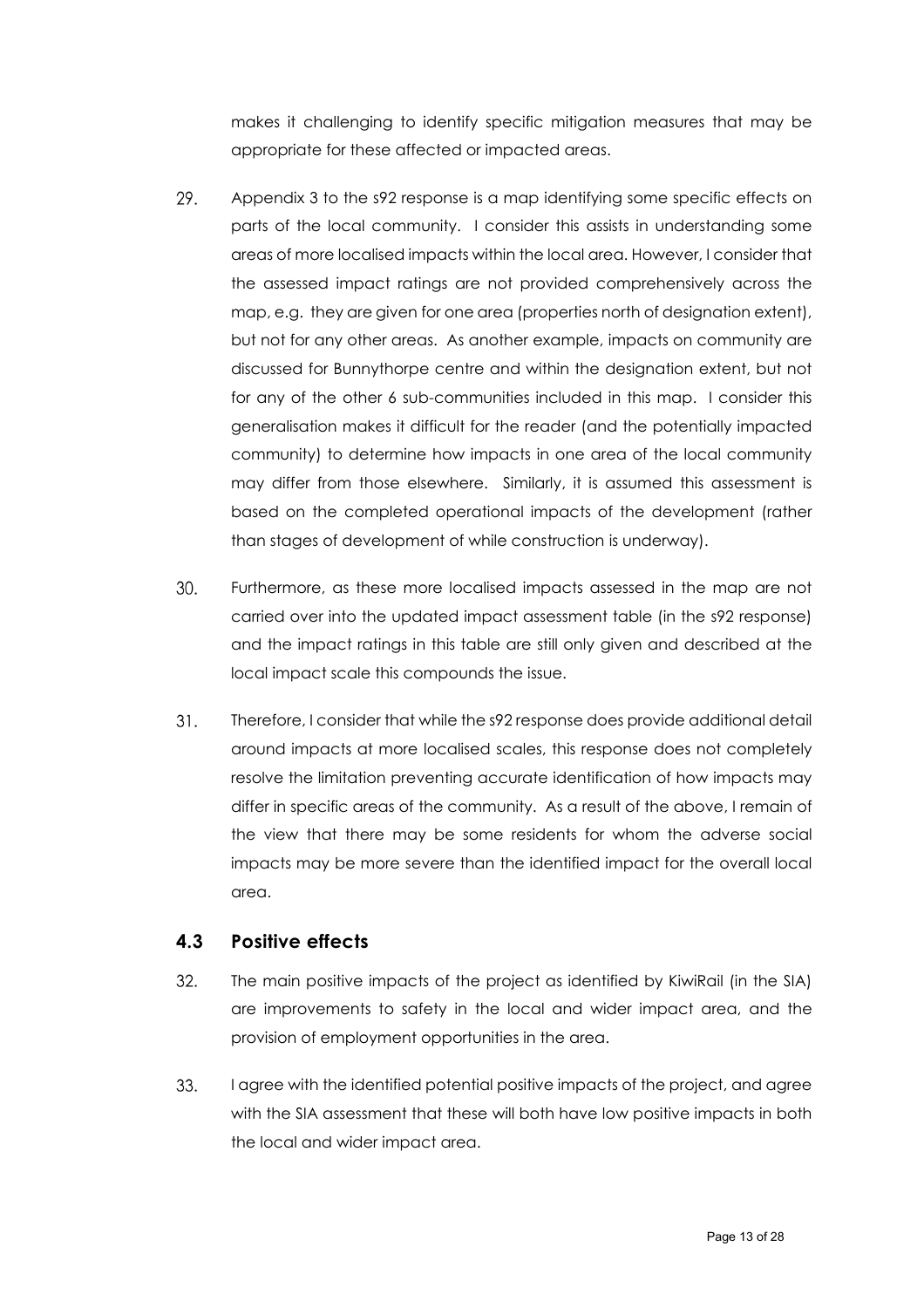### <span id="page-13-0"></span>**4.4 Adverse effects**

- 34. The majority of impacts identified in the SIA are identified as being either negligible, low or moderate negative. The SIA identifies the main negative impacts of the proposal as being:
	- a. During construction: impacts on way of life and amenity (resulting from noise, visual and vibration impacts).
	- b. During operation: impacts on amenity (relating to noise and visual impacts), community connectivity, and community character.
- 35. While I agree that these are likely to be the most significant social impacts arising from the construction and operation of the Freight Hub, I consider that the scale of potential impacts will likely differ in different parts of the 'local community area; such as for those streets in immediate proximity to the designation extent and for the 'Bunnythorpe community'. In my opinion, and acknowledging the uncertainty as to the timing, scale and duration of works proposed by the KiwiRail for the designated works (discussed in Section 4.1) I consider that these social impacts could be more adverse than is anticipated by the SIA, and in some cases may be high adverse in some areas / for some parts of the community. I consider this matter further in light of the submission received in respect of the designation.

### <span id="page-13-1"></span>**4.4.1 Community character**

- 36. At present the industrial area to the south of Bunnythorpe is some distance from Bunnythorpe village. In other words, there is effectively a land use buffer between the industrial fringe of Palmerston North and the community of Bunnythorpe. This separation contributes to the rural feel of the village and surrounds and its geographic extent separate from Palmerston North. The northern end of the proposed Freight Hub will, however, encroach directly into the existing community area (in some cases such as Maple Street, along streets of largely residential character). As such, I consider there will no longer be the separation between industrial and rural/residential land or between the industrial fringe of Palmerston North and the Bunnythorpe 'village' and community.
- 37. In the s92 response (Q111) it is noted that "there is no indication the Freight Hub will alter the sense of community". However, (and again while acknowledging that I have not undertaken a separate social impact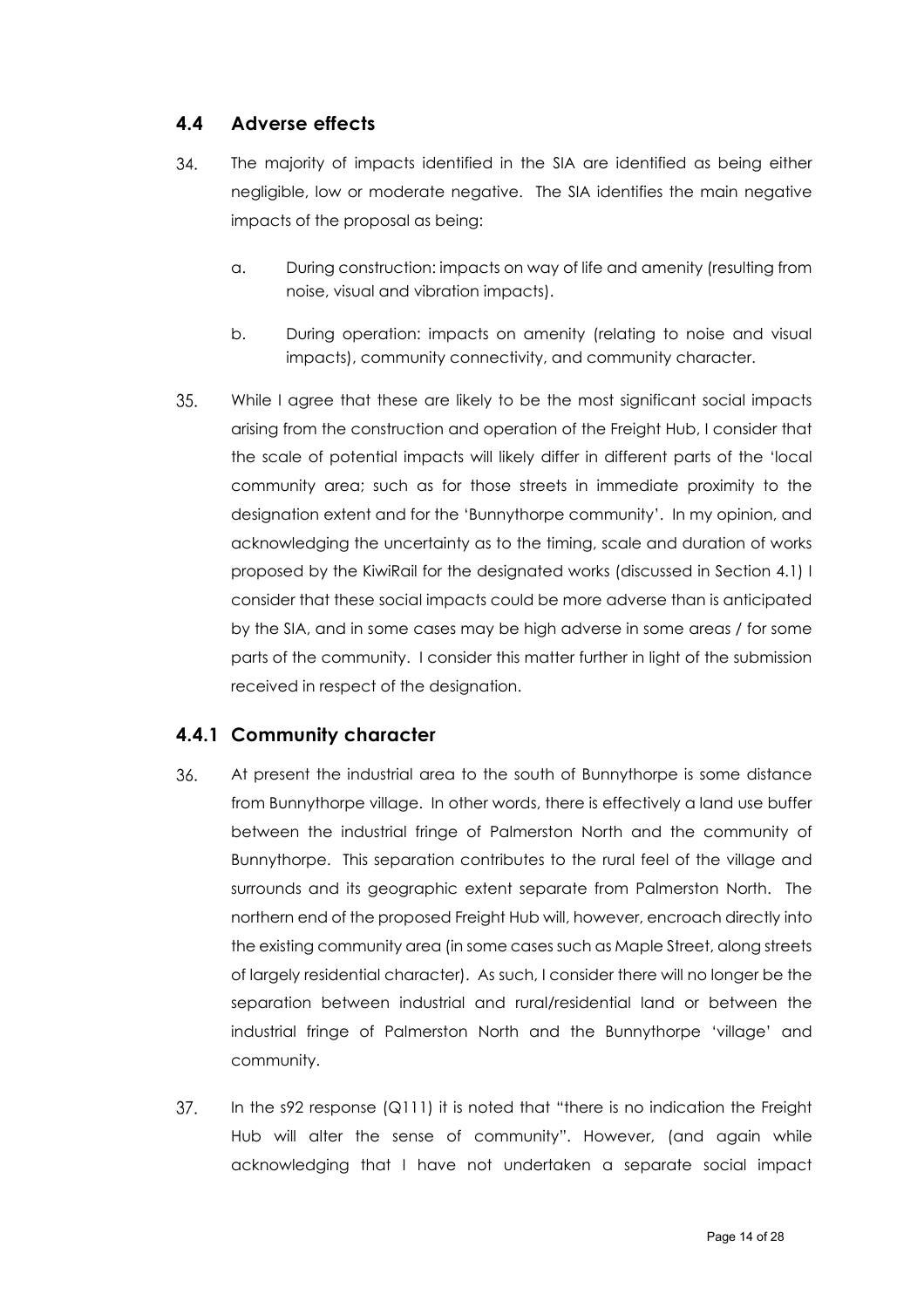assessment), based on my experience in land use planning I would expect this pattern of development to change the residential feel of the area and potentially alter community character for Bunnythorpe.

- 38. Furthermore, as noted in the social impact assessment (section 3.1.4), Bunnythorpe residents currently value the quiet, rural feel of the community, historic features such as the Cemetery and war memorial, and aspire to retain the quiet village feel of Bunnythorpe as well as improving the safety of the village. I consider that it is these specific 'sense of place' values that could be impacted by the designation change, which effectively links the industrial fringe of Palmerston North to Bunnythorpe. I consider this potential impact warrants specific evaluation and this is not evident in the SIA.
- 39. While acknowledging the uncertainty of my assessment (based on the review of the SIA), I would expect this could have potentially moderate or even high adverse impacts on community character, dependent on the level of mitigation that is employed to reduce this impact and the timing of the mitigation in respect of construction and potential staged operation activities.
- 40. For the above reasons, while the SIA assesses potential impacts on amenity to be high negative in the local area (an assessment I agree with), I consider that negative impacts on community values and aspirations (community character) will also be experienced, and these potential impacts could also be potentially moderate to high adverse effects.

#### <span id="page-14-0"></span>**4.4.2 Way of life**

- 41. The SIA has concluded that impacts on way of life will be low-moderate negative in the local impact area during construction, and moderate-high negative during the operational phase.
- 42. I have previously discussed the assumptions that I believe the SIA rely upon.. In particular, the assumption that the landscaping and noise mitigation will be largely sufficient to shield residents from the majority of noise and visual impacts by the time construction begins. On the basis of evidence from Mr Lloyd and Ms Whitby, I do not consider that these are necessarily reliable assumptions for the SIA. In the absence of effective mitigation or minimisation/ avoidance of these effects, , I anticipate that consequential potential adverse impacts on way of life could be moderate-high or even high during the construction phase (particularly if appropriate noise and visual is not in place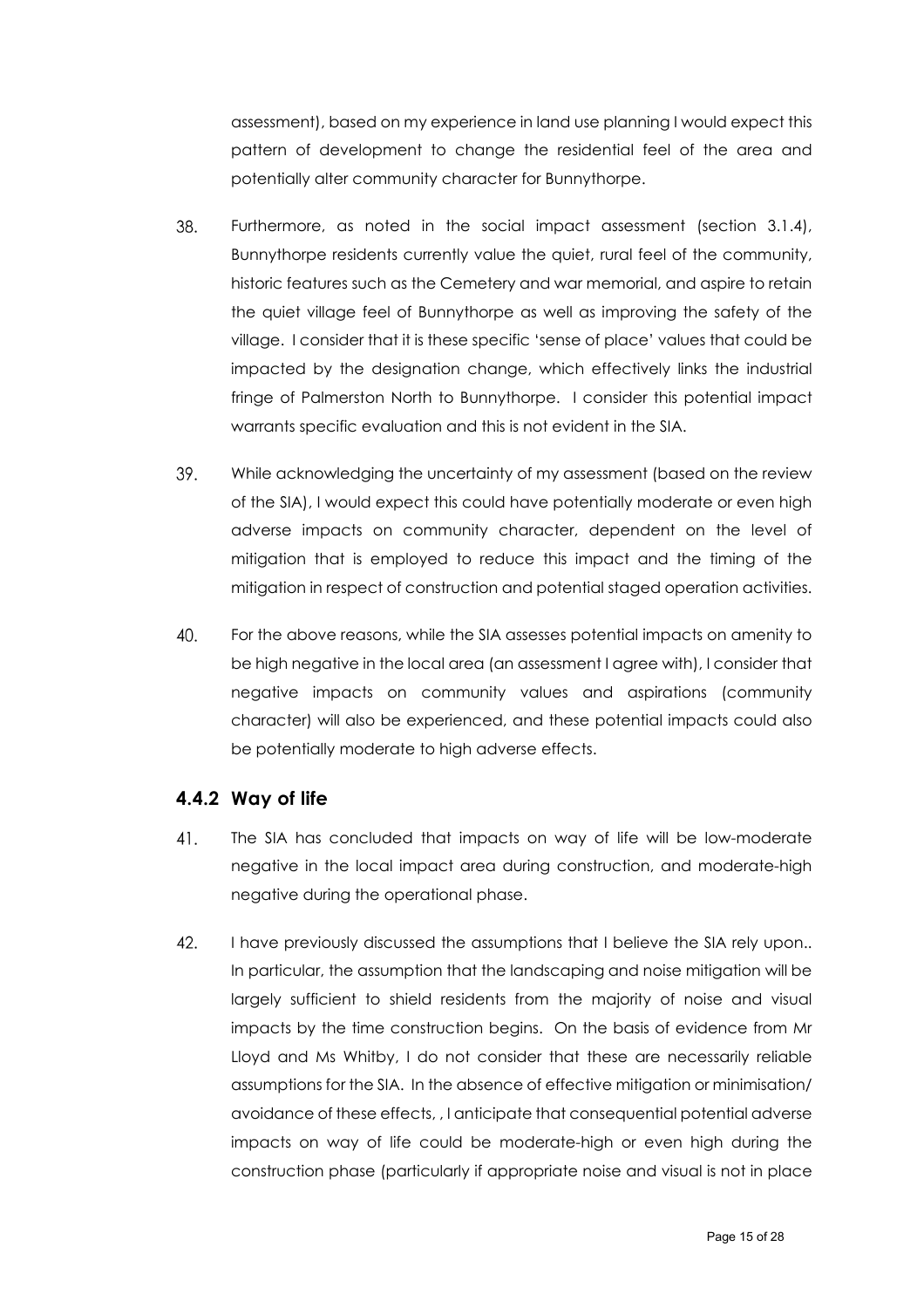before construction commences, or if the proposed noise and visual mitigation prove to be insufficient to mitigate these impacts for specific properties or residences).

- 43. The noise generated by construction disrupts patterns at work and home (such as working from home, sleeping etc). This impact will be exacerbated by the long construction period (anticipated to be 6 years) in which residents will be subject to construction noise. The level of uncertainty currently surrounding construction staging could also exacerbate this impact (as noted in the s92 response), as residents may be unable to anticipate when to expect things like road closures, travel delays and increased noise levels.
- 44. I agree with the SIA assessment in its conclusions concerning the Freight Hub's operational phase, noting that the change in noise and community character arising from the Freight Hub will likely impact people's daily routines at home (sleep, working from home, spending time outside) and the road closures and relocations will likely affect travel patterns. I agree that the severity of impacts on way of life will be greatest if night-time activities occur at the Freight Hub.

#### <span id="page-15-0"></span>**4.4.3 Sense of place**

- 45. In addition to the impacts discussed above relating to community character, I consider that the construction and operation of the Freight Hub will adversely affect local residents' sense of place, particularly for those currently living in or identifying themselves as part of the Bunnythorpe community.
- 46. I have discussed uncertainty (in terms of construction methodology, sequencing and provision of mitigation) earlier in this evidence and would assume that in addition to complicating the assessment of impacts, uncertainty about construction will have direct impacts on sense of place for residents of Bunnythorpe.
- 47. In my experience, a lack of certainty around projects such as this can lead to fear, stress and anxiety amongst communities due to an inability to clearly understand what sort of changes will be occurring in the community. The consequences of such uncertainty can mean that families with the resources to do so leave the area, and this itself can result in the community and its sense of place / identity being impacted. I also consider this potential loss of identity will likely increase in severity the longer uncertainty is not resolved (e.g. the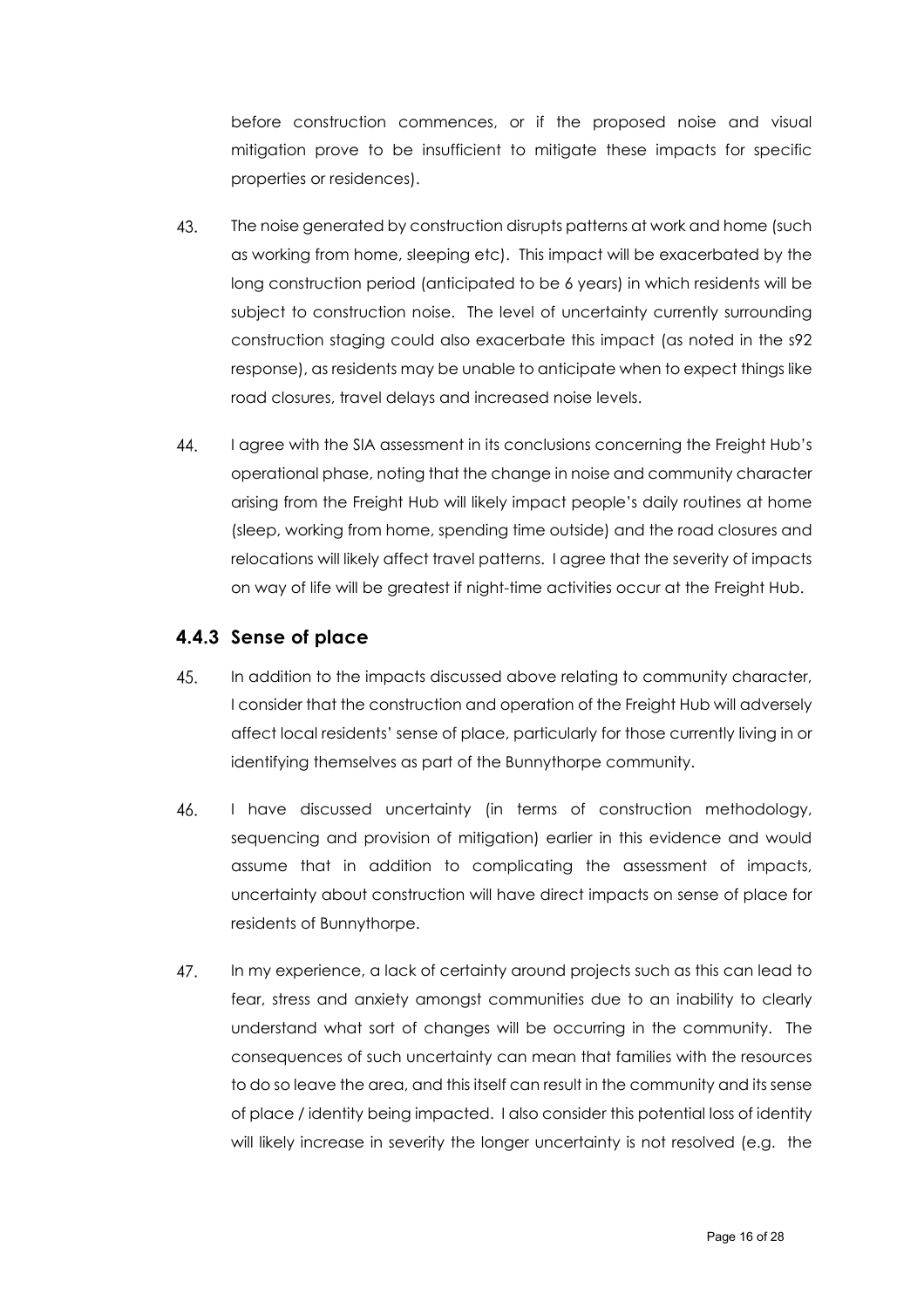longer the duration of construction and staged development if this is not clearly communicated to the community).

### <span id="page-16-0"></span>**4.4.4 Bunnythorpe Cemetery**

48. I disagree with the SIA's conclusion concerning the potential impacts to users of Bunnythorpe Cemetery. The SIA concludes that there will be a 'negligible' impact on users of Bunnythorpe Cemetery because noise levels will be audible but not loud enough to affect amenity. While noise levels might be within 'acceptable' limits for a residential area, this does not necessarily mean that users of the cemetery will not experience a negative change in sense of place, from the current cemetery environment, particularly considering the sensitive nature of activity at the cemetery (being a place of contemplation and reflection). On this basis, I consider that the social effect on the environment is likely to be greater than negligible for users of the cemetery. Furthermore, I also note that the lack of a cultural values assessment means that more considered evaluation of values associated with the cemetery has not been undertaken. While I would need to conduct my own impact assessment to reach a more definitive conclusion about the scale of impact, in the absence of this I draw on my involvement in the East West Link project (Auckland), where impacts of a new transport corridor on the Waikaraka Cemetery, subject to specific bunding and planting mitigation were determined to be low-moderate negative.

### <span id="page-16-1"></span>**5 Submissions**

49. I have reviewed the public submissions on the proposal and have observed the following key themes from a social perspective:

### <span id="page-16-2"></span>**5.1 Way of life, quality of environment and amenity**

50. The most commonly raised concerns from a social perspective are those relating to noise and vibration. These concerns predominantly related to noise affecting people's wellbeing, stress levels and daily routines,[4](#page-16-3) particularly at night (way of life impacts). Specific examples were given of activities that would be disrupted by the construction and operation of the Freight Hub. These included sleep, working from home and dining outside. It was also noted in submissions that the construction period is lengthy and will expose

<span id="page-16-3"></span><sup>4</sup> Submitters S10, S15, S28, S33, S72, S53, S68, S91, S40, S61, S36, S86.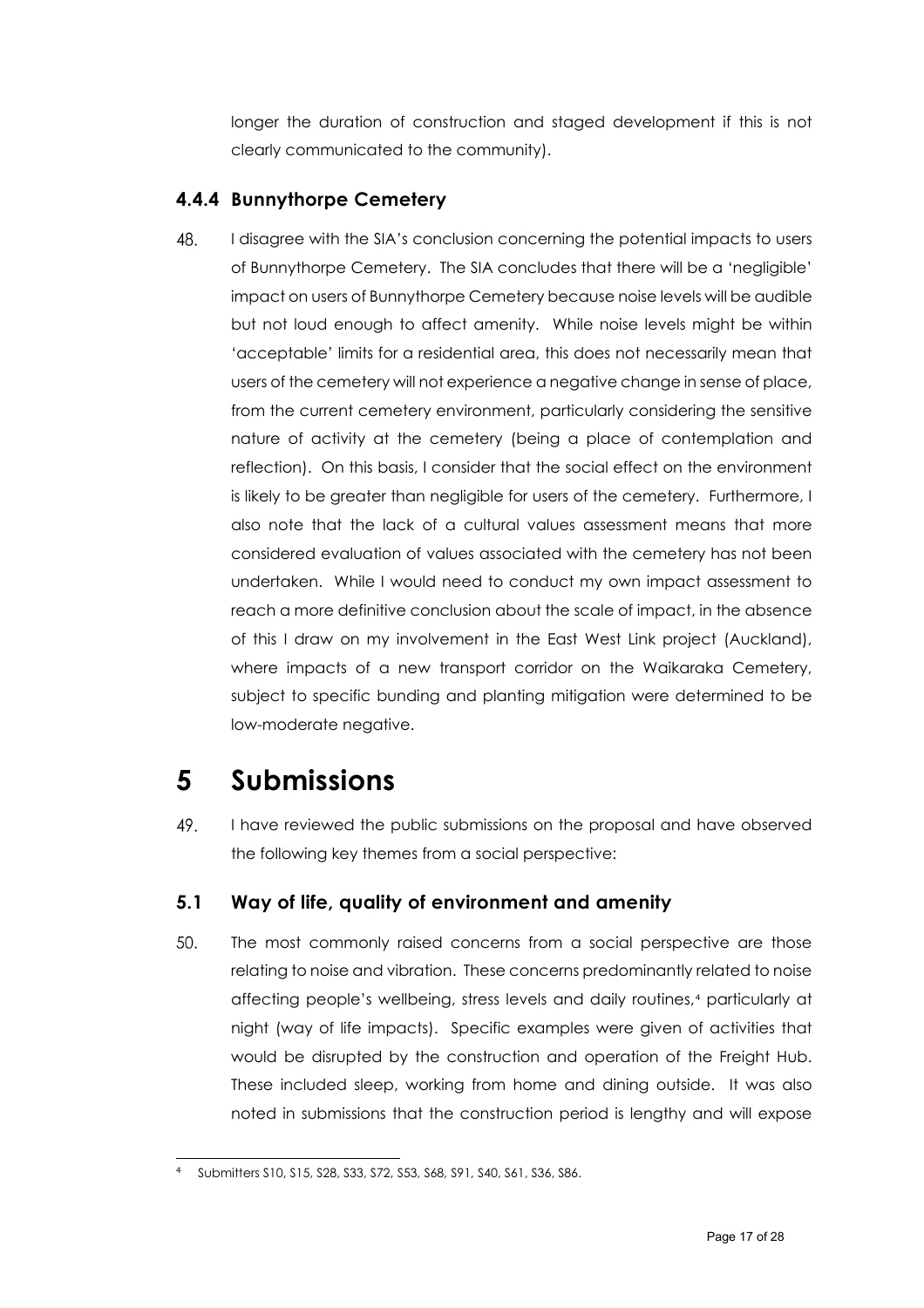residents to construction noise for a significant length of time.<sup>[5](#page-17-2)</sup> Furthermore, some submitters noted that they or their family members currently experience hearing or sensory issues that would be exacerbated by the increased noise levels.<sup>[6](#page-17-3)</sup> One submitter noted that there was significant fear and uncertainty in the community about the scale of change to be expected.[7](#page-17-4)

51. Similarly, some submitters were concerned that the Freight Hub would lead to an increase in traffic, which would make the Bunnythorpe environment more unpleasant due to congestion and additional road noise.<sup>[8](#page-17-5)</sup>

#### <span id="page-17-0"></span>**5.2 Community character**

52. A number of submitters mentioned impacts on the character and values of Bunnythorpe, noting that they had moved to Bunnythorpe to seek out peace and quiet and a rural environment, and that the community would not retain this character once the Freight Hub was operational.[9](#page-17-6) Submitters noted that the Freight Hub would "dominate and redefine the landscape"<sup>[10](#page-17-7)</sup> and would alter Bunnythorpe "from quiet rural area to 24/7 industrial area".[11](#page-17-8) I consider these submissions encapsulate the Freight Hub's potential impacts on the character and sense of place of Bunnythorpe (discussed above at 4.4.3).

#### <span id="page-17-1"></span>**5.3 Bunnythorpe Cemetery**

53. One submitter raised concerns about the proximity of both the construction and operation of the Freight Hub to the Bunnythorpe Cemetery.[12](#page-17-9) This submission notes that it would be "very disrespectful" to have the Freight Hub operating so close to the place where people's ancestors are laid to rest. I have considered this matter acknowledging the absence of a cultural values assessment and the lack of a historical context assessment in respect of Bunnythorpe in the SIA (discussed above at 4.4.4).

<span id="page-17-2"></span><sup>5</sup> Submitter S25.

<span id="page-17-3"></span><sup>6</sup> For example, submitter S6 and S50.

Submitter S59.

<span id="page-17-6"></span><span id="page-17-5"></span><span id="page-17-4"></span><sup>8</sup> S28, S41, S70, S64, S6, S27.

<sup>9</sup> S72, S59, S84, S15, S35, S79, S34, S53, S72, S53, S1, S40, S4, S70.

<span id="page-17-8"></span><span id="page-17-7"></span><sup>&</sup>lt;sup>10</sup> Submitter S59.

<sup>&</sup>lt;sup>11</sup> Submitter S72.

<span id="page-17-9"></span><sup>&</sup>lt;sup>12</sup> Submitter S64.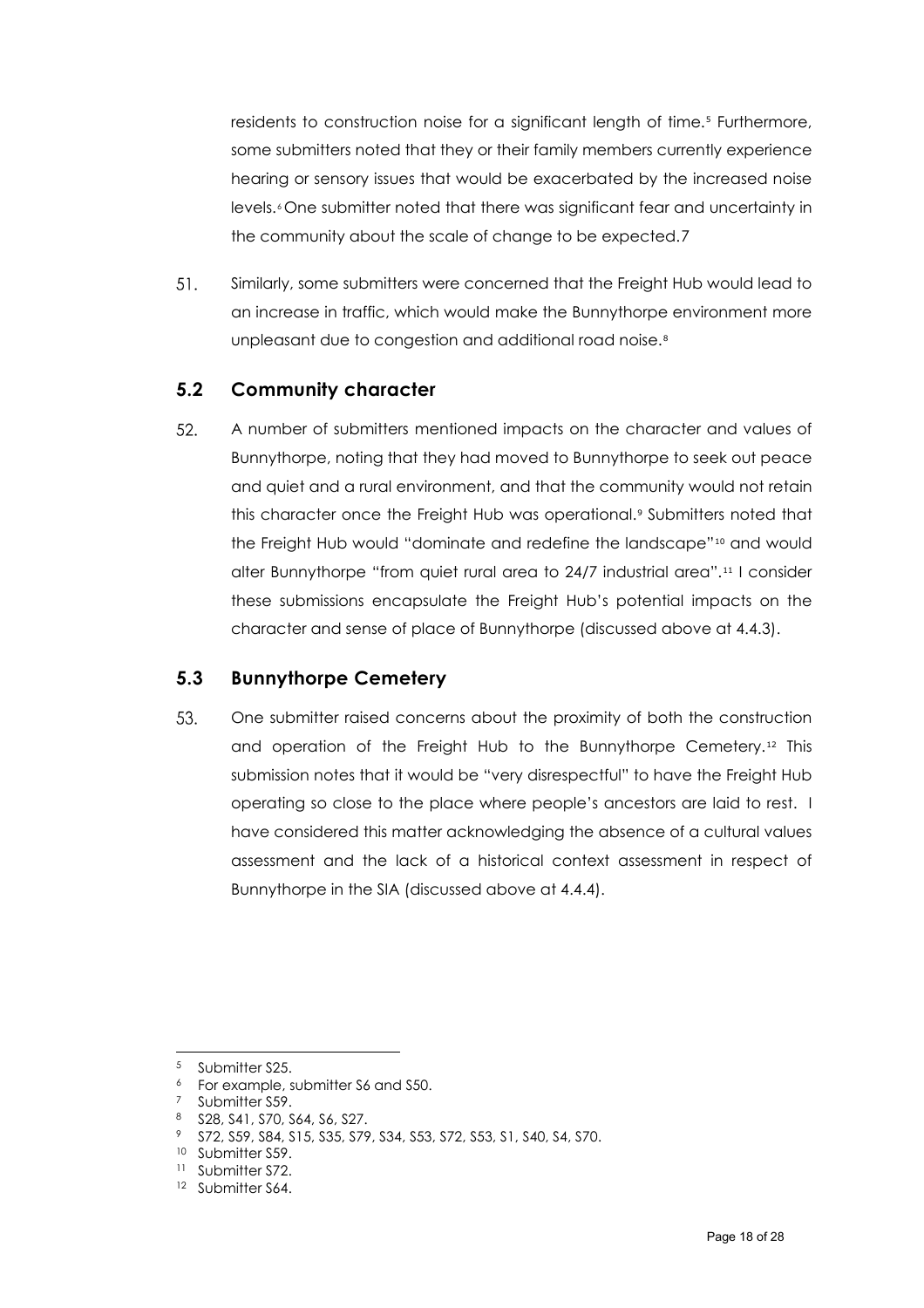### <span id="page-18-0"></span>**5.4 Lack of consultation**

54. A lack of consultation with both iwi<sup>[13](#page-18-2)</sup> and the community<sup>[14](#page-18-3)</sup> was identified in submissions. This has resulted in concerns that design of the Freight Hub has not had sufficient input from the community, including mana whenua, and has not addressed cultural values appropriately. Submitters have also proposed additional mitigation that would help to respond to the concerns of the community, such as restricting operating hours,<sup>[15](#page-18-4)</sup> extending noise walls along the whole rail corridor[16](#page-18-5) and offering sound proofing for homes.[17](#page-18-6) I agree that there are opportunities for further mitigation responses to address potential social impacts and residents' concerns and I propose a number of mitigation measures in this regard (discussed in section 6 below).

### <span id="page-18-1"></span>**6 Mitigation and management**

- 55. I generally agree that the mitigation proposed in the SIA (such as the establishment of a Community Liaison Group and a liaison person at KiwiRail) will contribute towards addressing potential social impacts and the community concerns that may arise during both construction and operation of the Freight Hub.
- I support the creation of a complaints register as covered in Conditions 22-25 56. of KiwiRail's proposed conditions. However, I note that Condition 22 as currently written would only require the complaints register to be maintained until 12 months after the commencement of operation, and would therefore not necessarily cover the full build out of the site (which may be undertaken in a number of stages). I recommend that the complaints register be an ongoing requirement of site management to ensure that the community can voice any concerns about the Freight Hub's operations at any time.
- 57. As an overarching observation, I am unsure whether the mitigation as proposed by Kiwirail will be as effective as anticipated. For example, with regard to addressing the impacts of noise on people's daily patterns, the SIA recommends providing "clarity for the community about the night-time activities that will be undertaken" and ensuring "night-time noise effects are appropriately mitigated". In the absence of more detail around what

<span id="page-18-2"></span><sup>13</sup> Submitter S14, S49, S66, S69.

<span id="page-18-3"></span><sup>&</sup>lt;sup>14</sup> Submitter S6, S72.

<span id="page-18-4"></span><sup>&</sup>lt;sup>15</sup> Submitter S86

<span id="page-18-5"></span><sup>16</sup> Submitter S44

<span id="page-18-6"></span><sup>&</sup>lt;sup>17</sup> Submitter S72.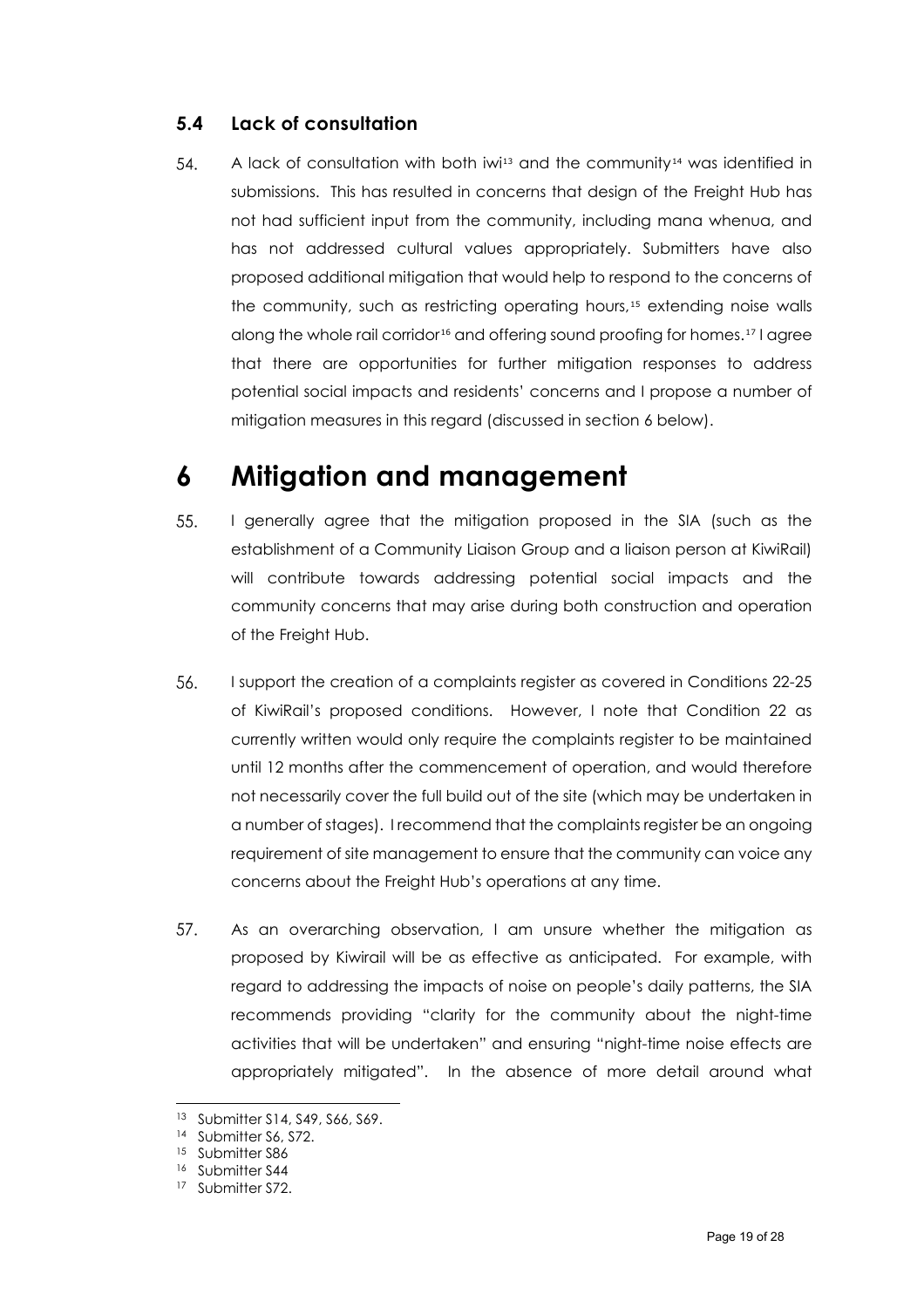"appropriate" mitigation of night-time noise effects may look like, conclusions cannot be drawn about its effectiveness. Even if clarity was provided enabling the community to manage their expectations regarding disruption and impacts, this would not reduce or ameliorate the amenity and quality of environment impacts themselves.

- 58. I am also aware that other experts, Ms Whitby (landscape) and Mr Lloyd (noise), have their own recommendations in respect of landscape and noise matters. If a consequence of those recommendations is that additional mitigation measures are required , it should be noted that such measures have the potential to influence/ change the profile of social impacts on community character. For example, if a higher noise wall is required to address noise effects (and therefore address quality of life effects relating to aural amenity), this in turn could more clearly delineate the encroachment of the Freight Hub into Bunnythorpe (e.g. a greater physical severance and impact on sense of place). Given the uncertainty on the detail of these measures there remains uncertainty over the nature and scale of potential social impacts and I consider a structured management response is appropriate to address this (discussed further in section 6.1).
- 59. While the creation of a Community Liaison Group ("**CLG**") is a positive step towards mitigating some potential social impacts, I consider that the existing conditions around the CLG could be strengthened to direct that aspects of design outcomes are to be developed and confirmed with the community (through meaningful engagement). In response to the uncertainty of potential impacts I have identified in this evidence, this would allow for more specific impacts on particular parts of Bunnythorpe to be considered and outcomes to address them to be considered with the community. Specifically, I recommend:
	- (a) That a list is provided of organisations or sectors of the community that should be invited to partake in the CLG (including but not limited to youth representatives, a Bunnythorpe School staff member or student, representatives of the retired community in Bunnythorpe, individuals from each of the streets adjacent to the Hub, and mana whenua representatives).
	- (b) Extending the responsibilities of the CLG to include inputting into design outcomes of the Freight Hub and any urban or landscaping plans (not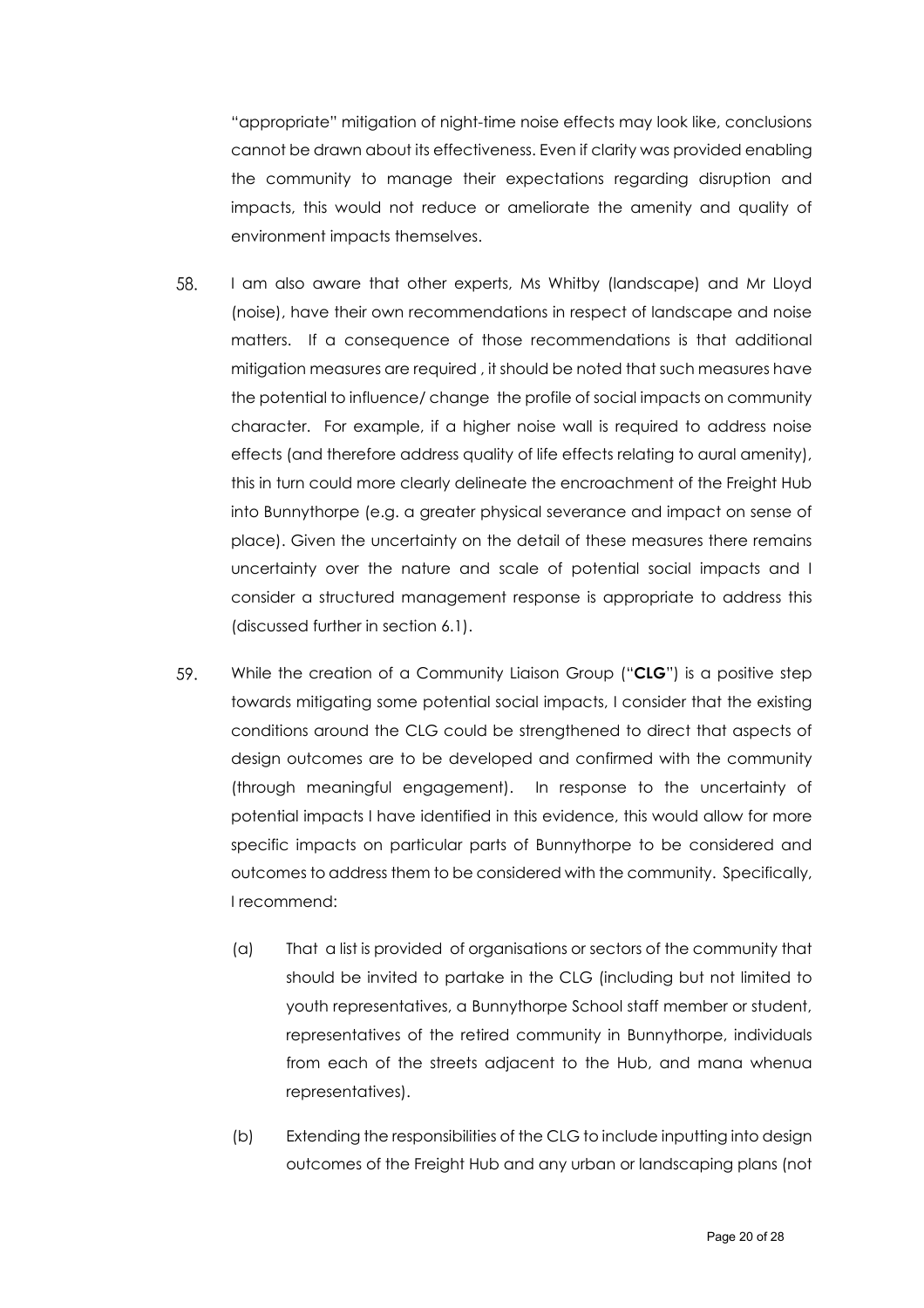currently provided for in the condition), particularly in respect of any staged development and the timing and nature of mitigation works proposed.

- (c) Specifying (through the existing CLG conditions) that the CLG shall be provided with an opportunity to review and give feedback on each 'stage' of construction and operation.
- (d) Modifying Condition 12 (which specifies that the CLG shall be maintained until at least 12 months after the Hub commences operation) to require the CLG to be maintained in perpetuity or until the community representatives (by majority) confirm that the site operation is in its final form and that the matters that the CLG has been concerned to have been considered and responded to by Kiwirail. To this end, I consider the condition should specify that once the Freight Hub commences operations, the CLG would meet annually, but may meet more or less frequently where the CLG determines this to be necessary / appropriate.
- (e) That after the CLG has provided input into, for example, landscaping plans, there are opportunities for the CLG to review whether the implementation of such plans is being done in accordance with outcomes identified in the Design Framework (discussed below), and addressing the effects that it was seeking to mitigate. In cases a review raises new issues it is proposed that a mechanism is provided for such matters to be raised, considered and responded to by the Requiring Authority.
- 60. The SIA also recommends and relies on commencing mitigation planting as soon as practical to mitigate adverse impacts on amenity. I agree and consider it is important to ensure that effective screening is in place by the time the construction commences, and I rely on recommendations of my colleagues Mr Lloyd and Ms Whitby in that respect.
- 61. Overall, I am concerned that the majority of Kiwirail's recommended mitigations to address the social effects consist of landscaping, noise and construction management measures, which themselves have a degree of uncertainty about their timing and effectiveness, and could still be subject to significant change through detailed design. Again, I consider the ongoing review and role of the CLG in commenting on the development and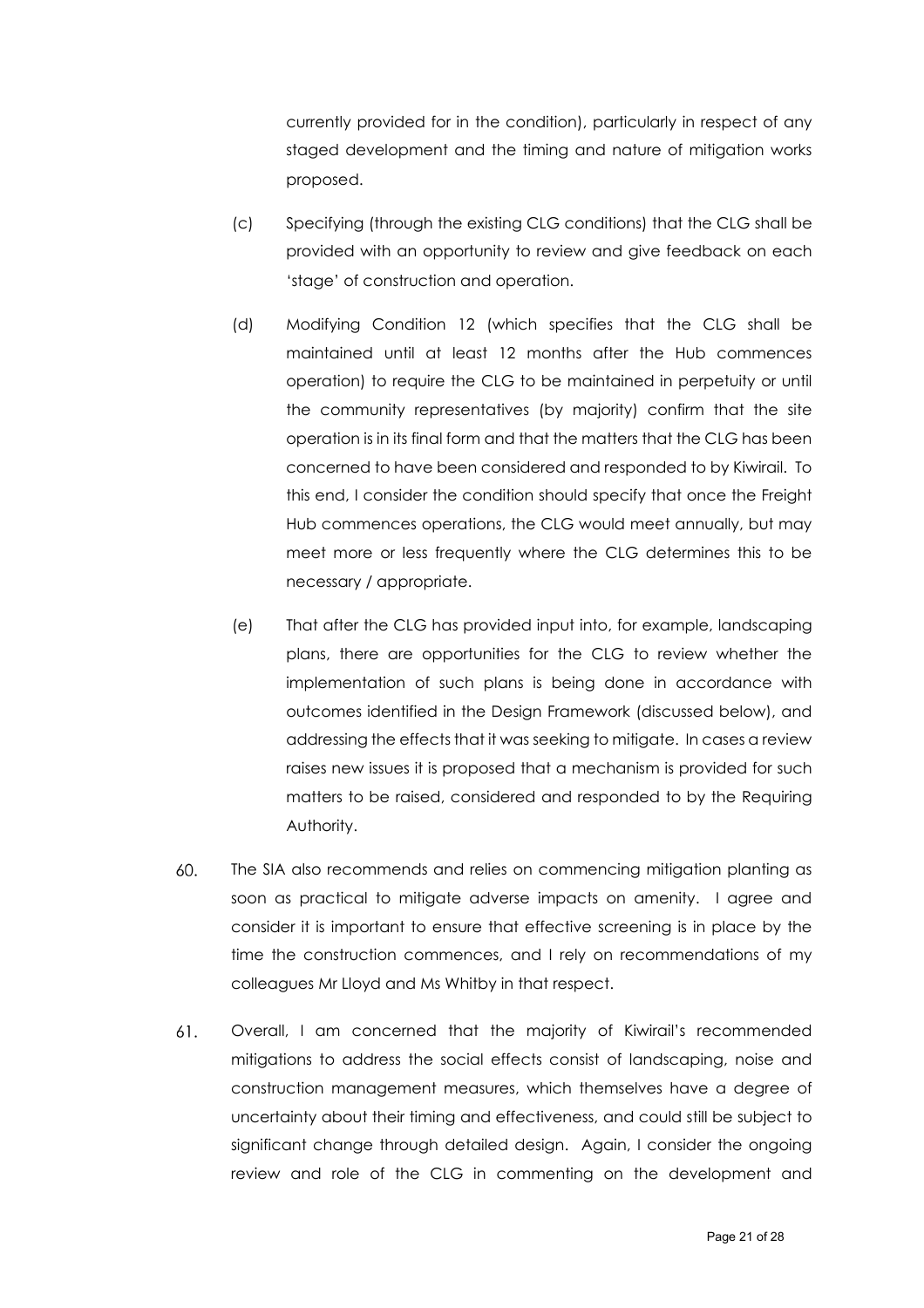implementation of these management plans is appropriate as a minimum to address this.

62. From my review, I understand that the Freight Hub's construction will likely occur over a long delivery time, and that there may be stages of operation between different periods of construction activities. While this may, in some regards, reduce the severity of potential impacts as experienced by the community (as they will have a longer time period in which to adapt to these changes), on balance I consider that the nature of the proposal warrants an ongoing management strategy to work with the community and progressively develop management plans etc to respond to 'outcomes' defined (discussed below) and that this is undertaken as the development of the Rail Hub progresses. I discuss the detail of this 'design framework' approach further below.

#### <span id="page-21-0"></span>**6.1 Design Framework**

- $63$ I consider that the creation of a design framework for the project would provide the opportunity for an integrated, iterative approach to addressing potential impacts identified by the various specialists (such as noise, landscape/visual and transport), as well as potential social impacts. Ideally, I consider that such a framework would be available in advance of confirming a designation, so that the community, stakeholders and Council can confirm the outcomes that they expect from the mitigation and development design. If such a framework cannot be developed in that timeframe, I consider that there remains scope for this to be delivered by requirements for conditions of the designation.
- 64. A key benefit of the framework is that it could provide an explicit opportunity for the uncertainty of the project and delivery of the mitigation to be addressed. This approach allows for specific mitigation works and design elements to be scoped and developed over time, as Kiwirail advances design or project stages. This also provides a mechanism through which Kiwirail can respond to the potential impacts of activities, while the community can have some certainty over the outcomes that will be delivered through such response. For this reason, I propose an approach that will establish guiding design principles and outcomes expected from the mitigation and require specific measures to be developed in response to construction phases, staged development of the site and/or emerging issues and opportunities that are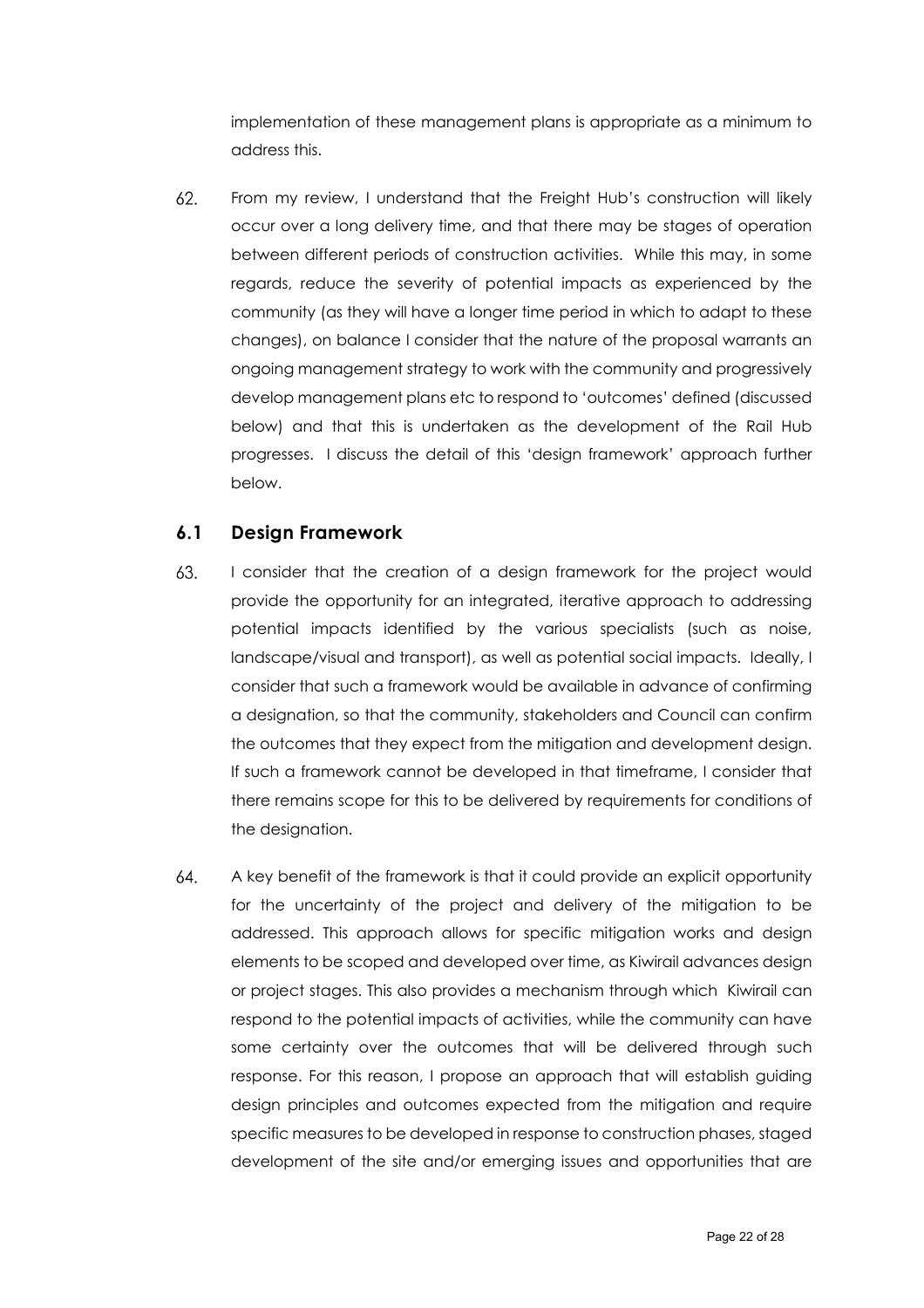identified. Given the nature of the recommendation, I have worked with Ms Whitby in the preparation of the 'design framework approach'.

- 65. The expectation, which can be reinforced by conditions on the designation, is that principles and outcomes established in the design framework will be a guiding document used to inform the design, construction, and operation of the site at various stages, which will need to be demonstrated in the various management plans and outline plans for the designation.
- 66. At a minimum, Ms Whitby and I consider that design principles and outcomes for elaboration and inclusion within the design framework should address the principles expressed below:
	- A whole of landscape approach to appropriately integrate the Freight Hub with its immediate and wider landscape setting.
	- Maximisation of beneficial outcomes for natural character, rural character and visual amenity, to complement a high quality landscape.
	- Maintenance and/or enhancement of amenity values in the wider landscape, including the sensory appreciation of the rural landscape (including but not limited to visual aspects).
	- Noise mitigation measures and the potential outcomes of such measures, to have particular regard to visual amenity, outlook and privacy, and landscape character.
	- Integrated lighting design, to have particular regard to visual amenity, landscape character and natural darkness of the night sky.
	- Building and structure design to reflect the rural character of the context.
	- Community identity and place, including opportunities to reflect the context of place and/or cultural and historical values of place.
	- Community connectivity through and around the site.
	- Pedestrian and cycle access around the site and to/from the Bunnythorpe community area.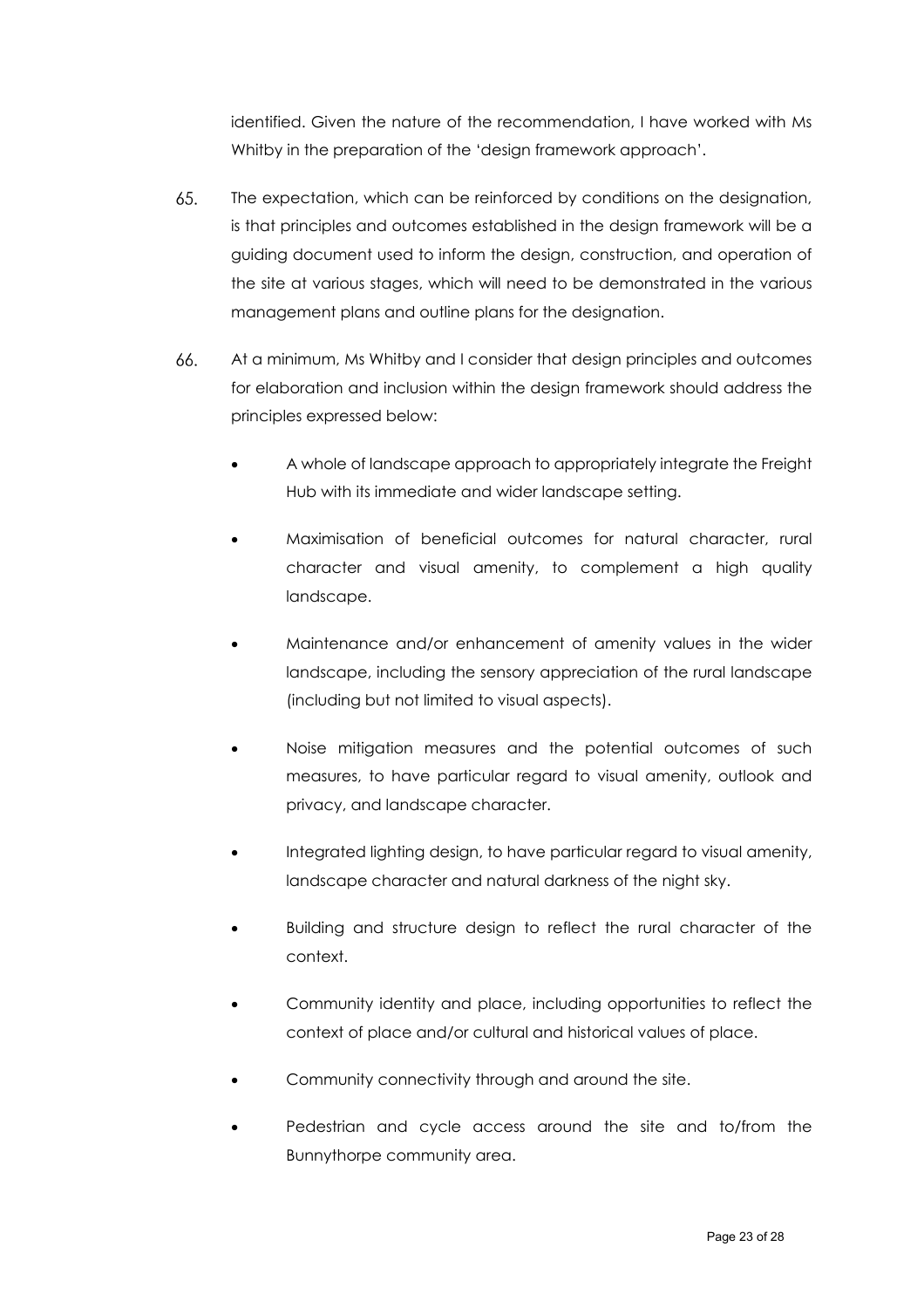- This list will also need to reflect any key principles or desired outcomes that are 67. identified through the preparation of a Cultural Values Assessment, as discussed below.
- 68. I recommend that one of the functions of the CLG will be to sit within or as part of the design framework development and implementation process (as introduced above). This approach would enable the community (through the CLG) to have representation and an opportunity to review and input into the outcomes that the mitigation design at each stage of the design process is seeking to deliver.
- 69. In combination, the design framework development and associated engagement process would provide a mechanism to address both the Freight Hub's uncertainty (about timing and operation of the project) and potentially severe adverse social effects.
- 70. I consider that similar design frameworks have been developed for other infrastructure projects around the country and I consider that these have been successful in creating an integrated approach to managing effects and reflecting community outcomes.
- 71. I consider that a Cultural Values Assessment ("**CVA**") should be required and (again) ideally this would have informed the overall assessment including the social impact evaluation. If a CVA is not prepared prior to a recommendation being made on the NOR, a condition could be added requiring a CVA to be prepared. Such a condition would need to be supported by iwi submitters because any CVA would need to be either undertaken or endorsed by mana whenua (KiwiRail cannot independently evaluate the effects on cultural values when they do not hold the knowledge of what those values are).
- 72. If a CVA is prepared, as a minimum it should be required as a condition that the recommendations of the CVA are reflected in the management plans developed during detailed design of the Hub and that iwi (including those in the community) are given opportunity to comment on how the Design Framework responds to matters of the CVA. Where comment is made, I consider it appropriate that the Requiring Authority document how they have responded to that feedback (or in instances where they have not made changes to respond to those matters, explanation on why they have not).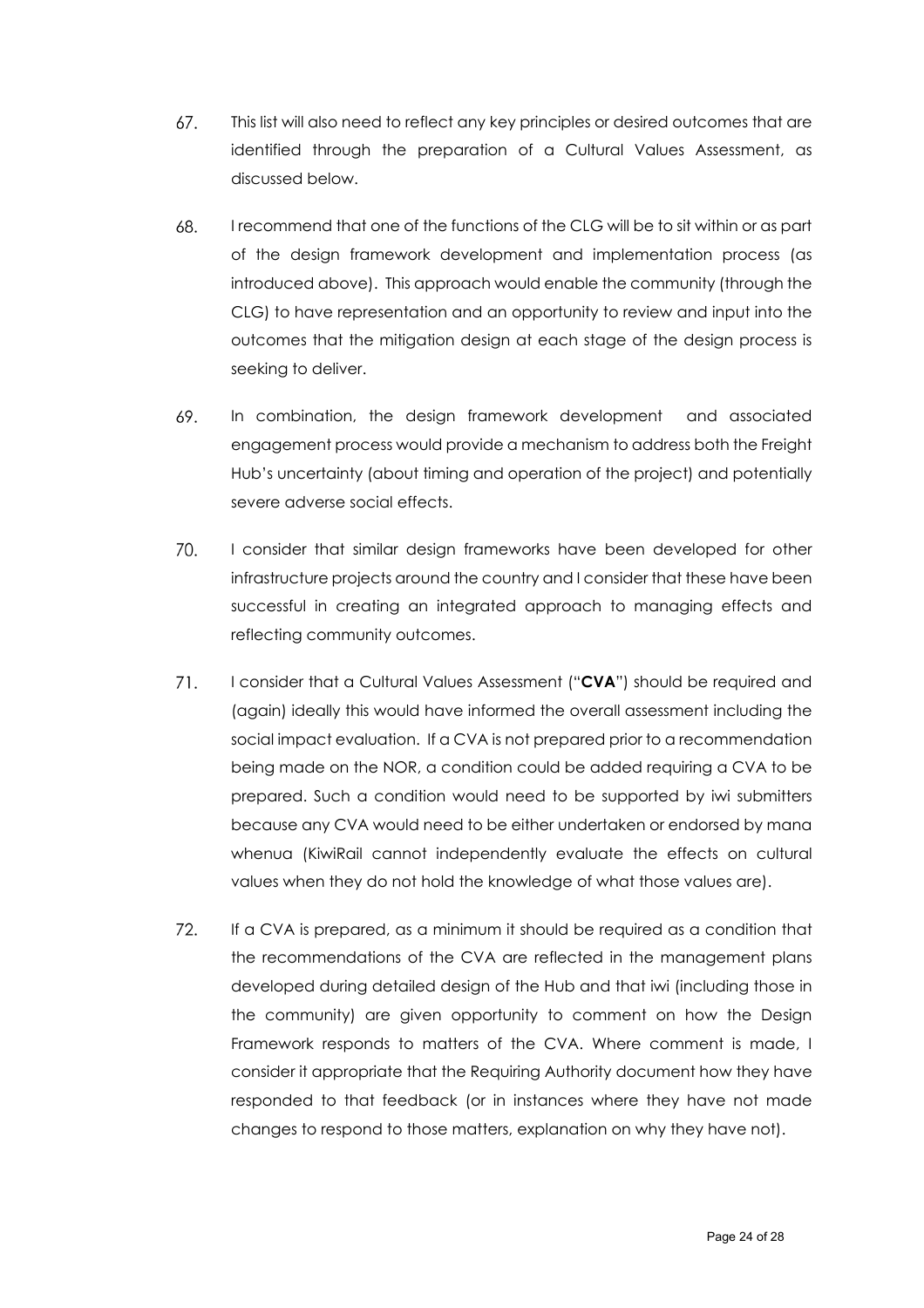# <span id="page-24-0"></span>**7 Conclusion**

- 73. In summary, I agree with the SIA's findings that the majority of social impacts for the local and existing community arising from the construction and operation of the Freight Hub are likely to be adverse, and that impacts on community amenity, character and quality of environment are likely to be the most significant impacts.
- 74. There is a significant amount of uncertainty surrounding the timing and implementation of the project, therefore in my opinion the social impacts are difficult to determine at present. For the reasons set out in this evidence, I consider these are likely to be of higher severity than assessed in the SIA, particularly for some residents and communities within the identified 'local area'. I note that the submissions process has highlighted community concerns about quality of environment, amenity and community character being significantly impacted by the proposal.
- 75. In light of the above, I consider there is a risk that in understating the likely potential adverse social impacts, appropriate mitigation measures have not identified.
- 76. While the mitigation proposed by Kiwirail goes some way towards addressing social impacts, I consider that additional mitigation is appropriate to respond to the potential impacts identified. I have sought to identify appropriate conditions to establish mechanisms to address the uncertainty around aspects of the proposed construction, the long lead-in time before the Freight Hub becomes operational, and the nature of community change that will occur in the Bunnythorpe community over this time period.
- 77. I support the proposal for a design framework to guide the development of mitigation measures for the construction and operation of the Freight Hub. I consider this will provide for an integrated and iterative approach to potential adverse effects and, through the CLG, will enable ongoing community engagement and feedback in the development and implementation of the Freight Hub that will respond to potential adverse social impacts.
- 78. Finally, I recommend strengthening the conditions regarding the CLG to provide more information on its makeup and responsibilities, and also support the additional mitigation recommended by other specialists.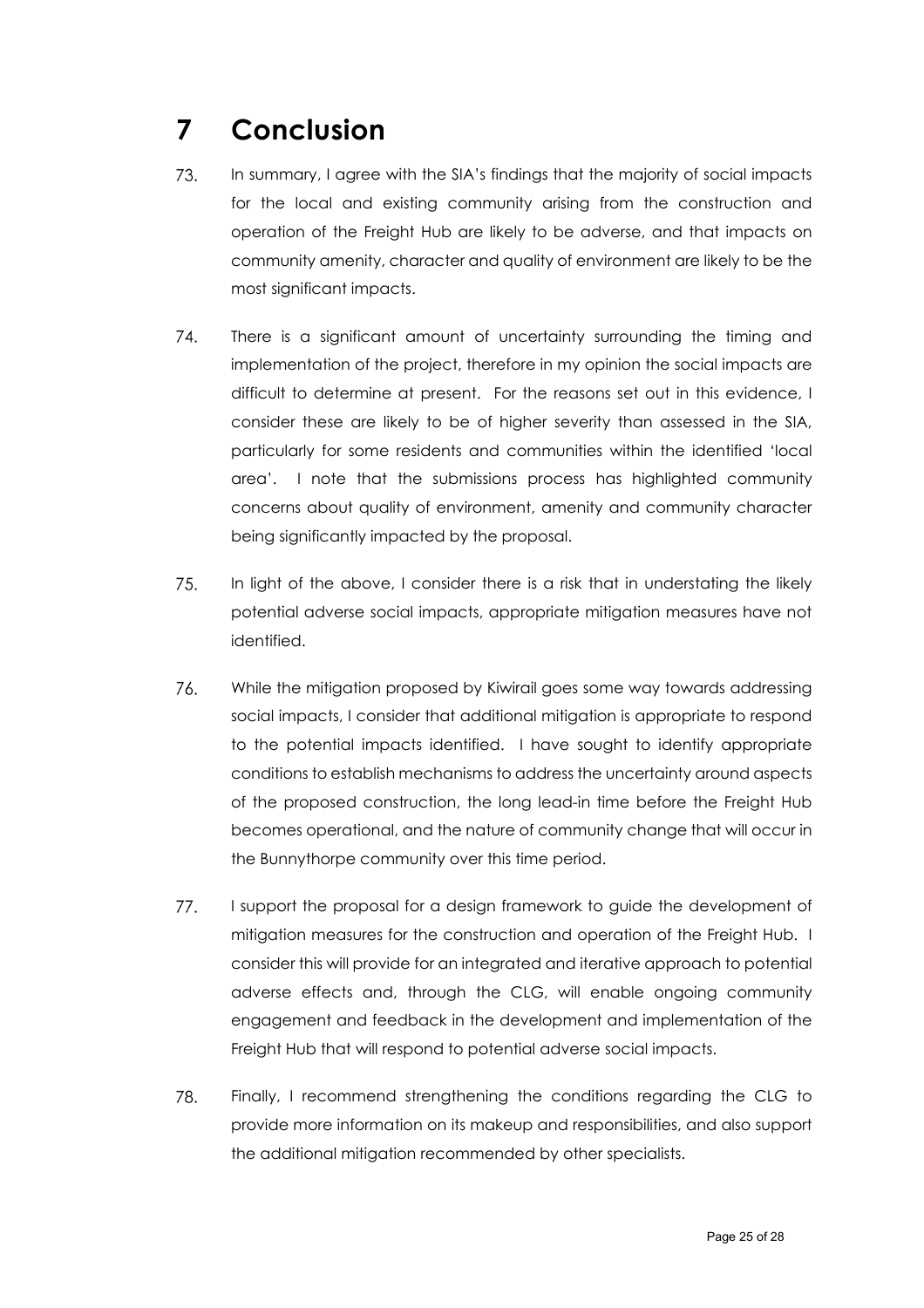ali koj

Amelia Linzey

18 June 2021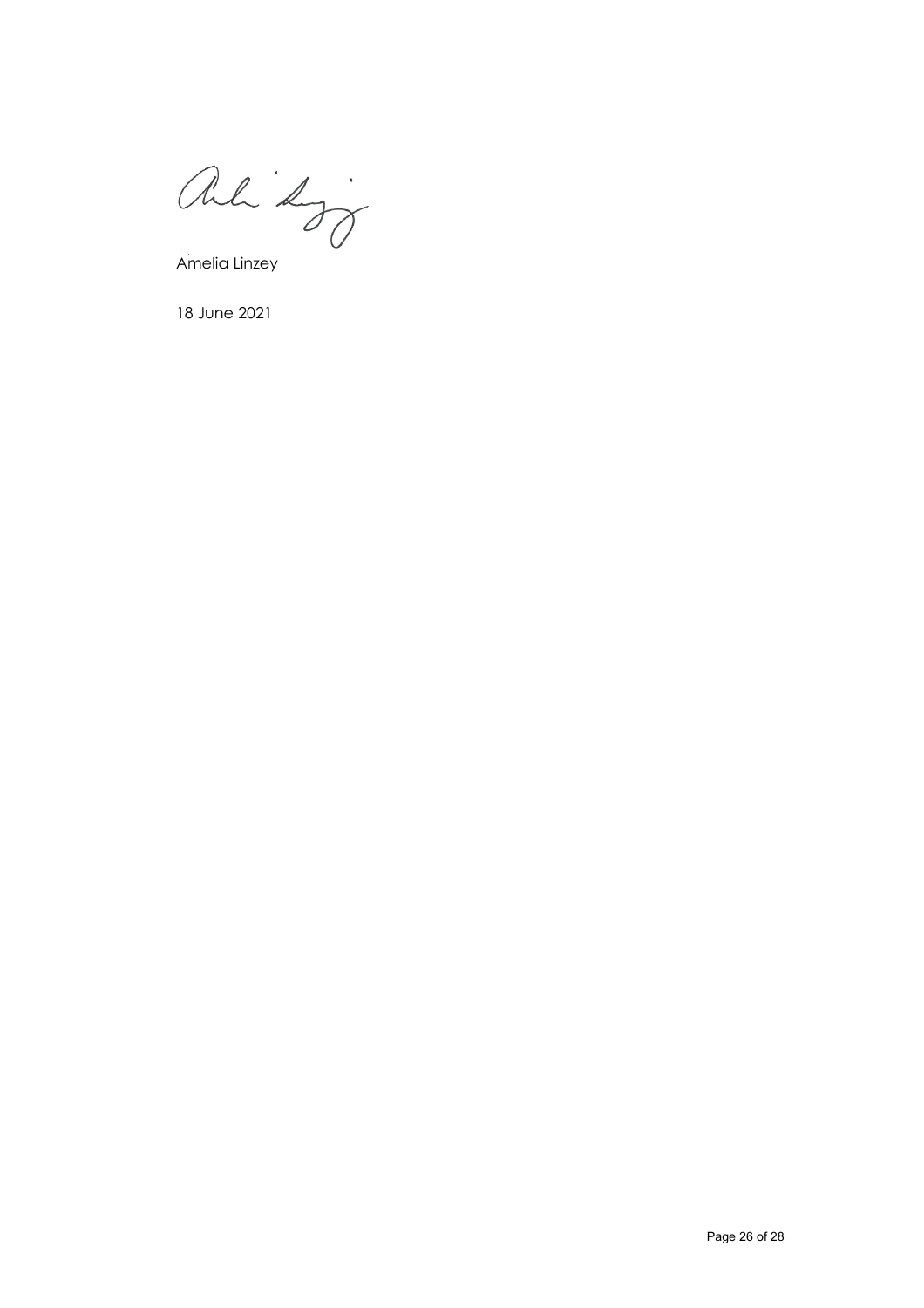

Appendix A – Map of 'local community' area and key area of SIA review focus